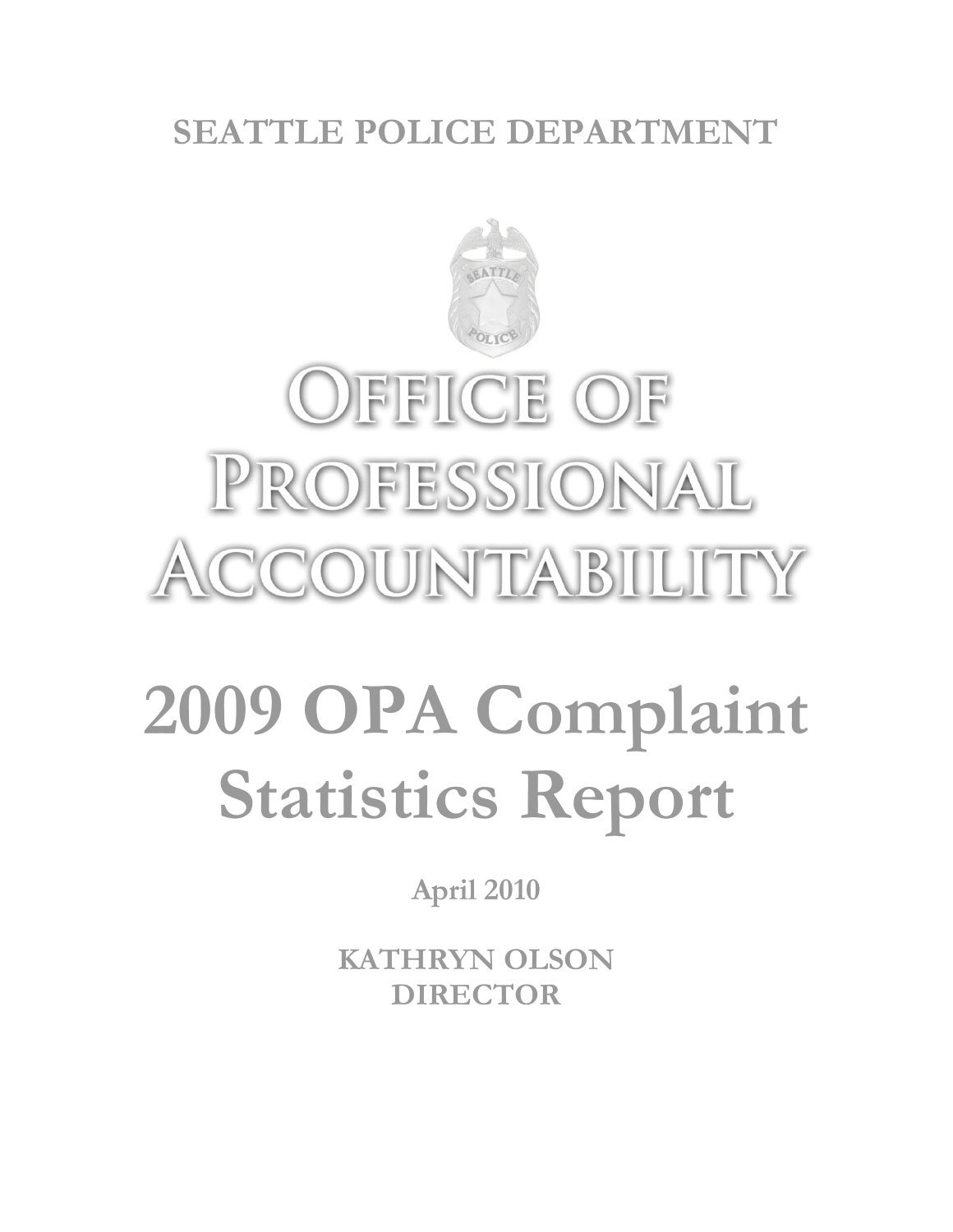## TABLE OF CONTENTS

| <b>SECTION</b> | <b>CONTENTS</b>                                                                                                                                                                         | <b>PAGES</b>                     |
|----------------|-----------------------------------------------------------------------------------------------------------------------------------------------------------------------------------------|----------------------------------|
| Section 1      | 2009 OPA Complaint Processing<br><b>Observations</b>                                                                                                                                    | 3                                |
| Section 2      | <b>Complaint Intake and Classification</b>                                                                                                                                              | 6                                |
| Section 3      | Allegations by Classification                                                                                                                                                           | 8                                |
|                | A. Preliminary Investigation Report (PIR)<br>Allegations                                                                                                                                | 8                                |
|                | B. Supervisory Referral (SR) Allegations<br>C. Line Investigation (LI) Allegations<br>D. OPA-IS Investigation Allegations<br>E. LI and OPA-IS Allegations - Observations                | 10<br>12<br>14<br>15             |
| Section 4      | Findings                                                                                                                                                                                | 17                               |
| Section 5      | <b>Discipline</b>                                                                                                                                                                       | 20                               |
| Section 6      | <b>Investigative Timelines</b>                                                                                                                                                          | 21                               |
| Section 7      | <b>Officer Specific Information</b>                                                                                                                                                     | 22                               |
|                | A. Complaints per Officer<br>B. Use of Force Complaints per Officer<br>C. Race/Ethnicity and Gender Data<br>D. Named Employees by Rank<br>E. Complaints by Precinct<br>F. Commendations | 22<br>23<br>24<br>25<br>26<br>27 |
| Section 8      | Complainant Specific Information -<br>Race/Ethnicity and Gender Data                                                                                                                    | 28                               |
| Section 9      | <b>Mediation Program</b>                                                                                                                                                                | 29                               |
| Section 10     | Conclusion                                                                                                                                                                              | 31                               |
| Appendix       | <b>Complaint Classification and Investigation</b><br><b>Findings Categories</b>                                                                                                         |                                  |

The OPA Director acknowledges and very much appreciates the extensive time and effort Administrative Staff Assistant Sonja Lalor devoted to this report.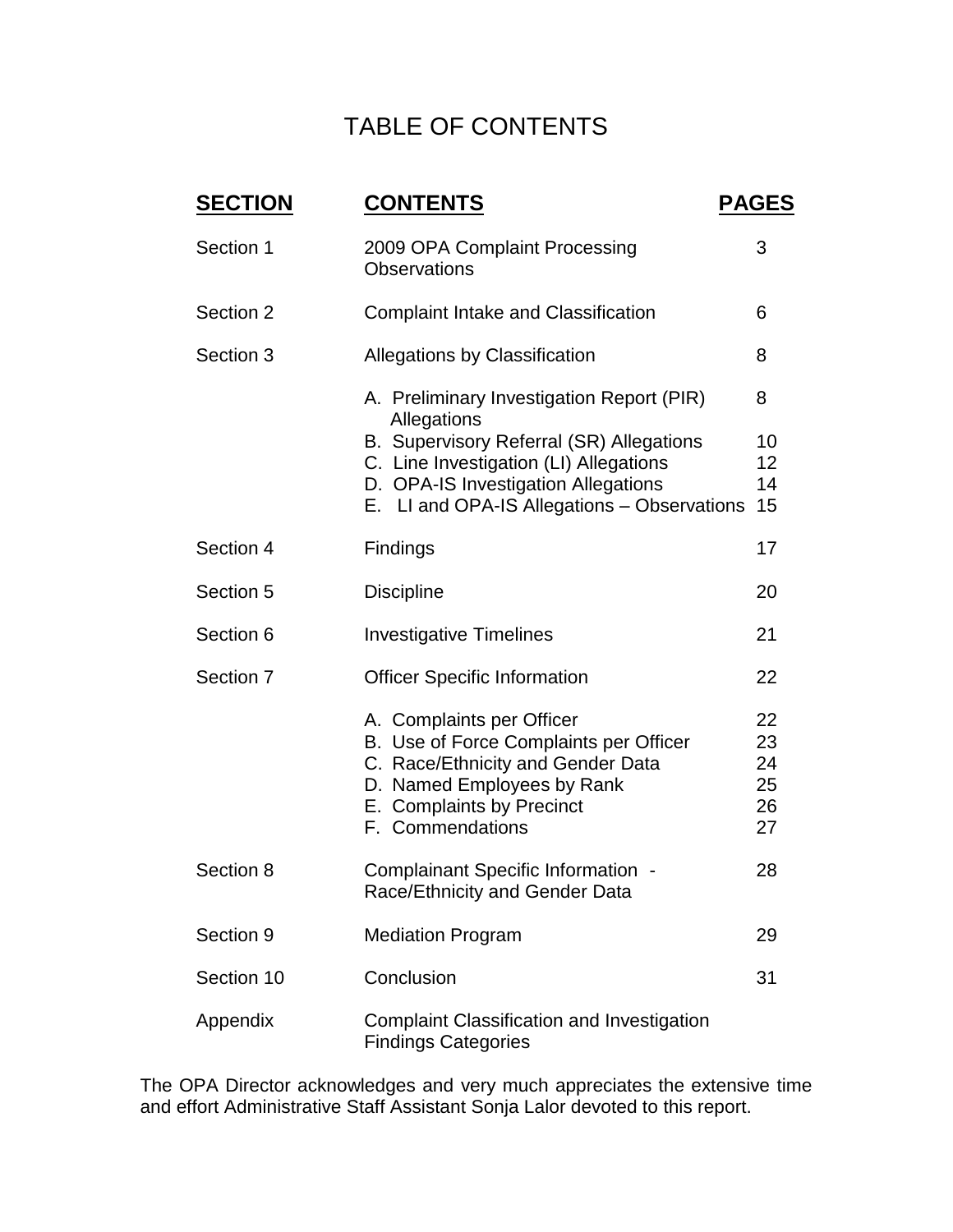## **2009 OPA Complaint Processing Observations**

The Office of Professional Accountability is charged with the task of investigating complaints of police misconduct involving the Seattle Police Department. Balancing citizen concerns with police officer rights in the investigation process is vital to a respectful relationship between the Seattle community and Department. OPA strives to ensure for all parties involved that misconduct complaints are investigated fairly, thoroughly, and expeditiously. Through rigorous investigations, officers are held accountable when they engage in misconduct and acknowledged for following policy when exonerated. The investigation process also provides an opportunity to review Departmental policy and training needs, regardless of individual case findings. OPA works towards transparency in its efforts by issuing a variety of reports, including an annual overview of complaint processing.

This report provides a summary of complaint allegations, finding and discipline outcomes, and case processing timelines for 2009, with comparative data for earlier years.<sup>1</sup> Information also is provided about the number of officers with single and multiple complaints, those with use of force complaints, and the rank of named employees. Where available, race and gender data of both complainants and named employees are summarized. An update on OPA's Mediation Program also is included.

A review of OPA complaint statistics leads to the following observations:

Fewer SPD officers received OPA complaints in 2009 than in previous years: The great majority of Seattle police officers work day in and day out serving the Seattle community without ever receiving an OPA complaint. In 2007 and 2008, approximately 80% of officers received no complaints, and this number rose to 85% in 2009. For the 15% of officers who did receive a complaint, the majority were exonerated or otherwise found not responsible for the misconduct alleged.

Though the number of contacts with OPA continues to rise, only a small percentage involve serious allegations of police misconduct: The number of overall contacts with OPA continues to rise, steadily increasing by about 100/year to 1442 in 2009. The great majority of OPA intake involves requests for information or referrals, or is handled by

 $\overline{a}$  $1$  Information concerning complaint processing for other years is available in OPA's statistical reports at: [http://www.seattle.gov/police/OPA/Publications.htm.](http://www.seattle.gov/police/OPA/Publications.htm)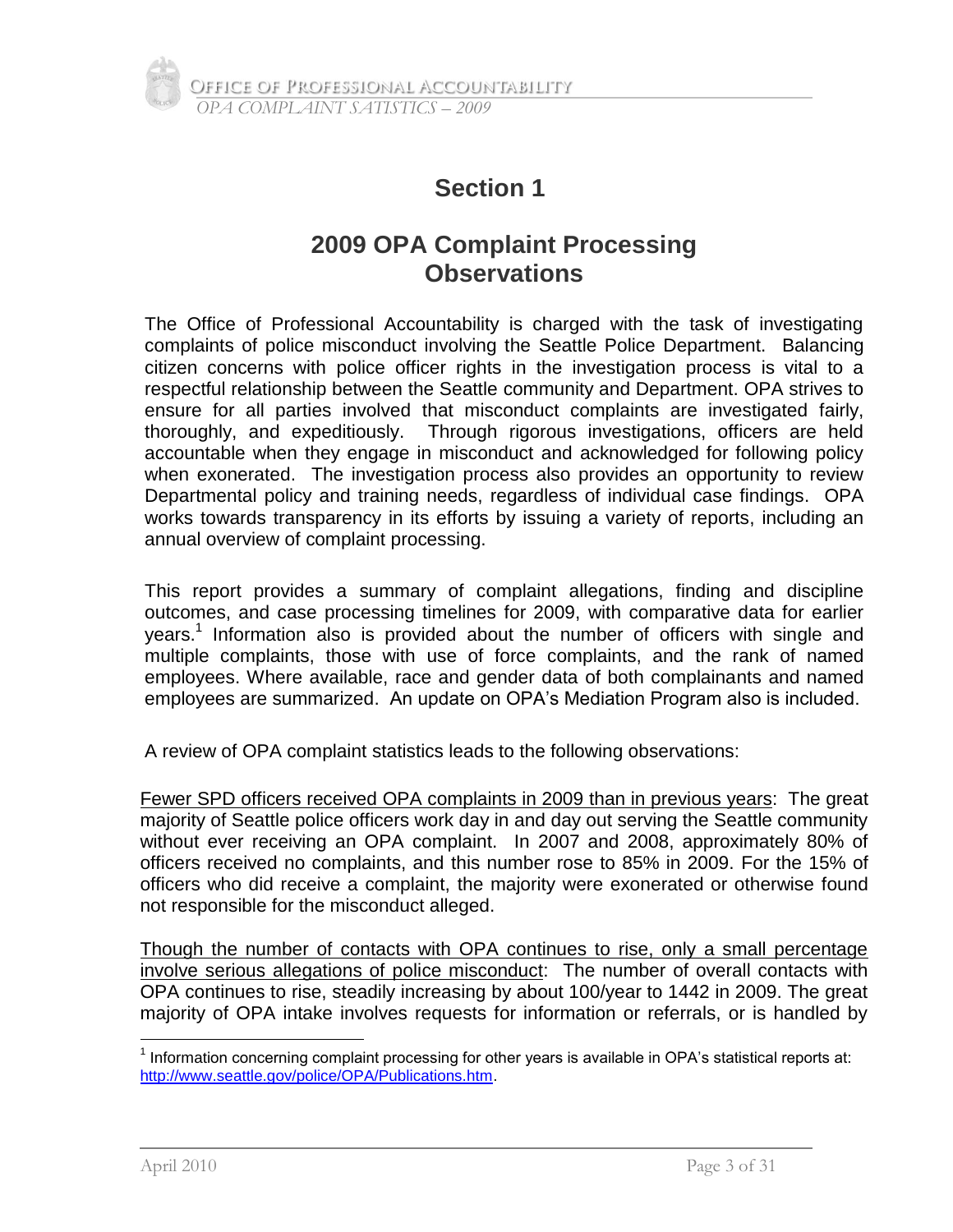

JEFICE OF PROFESSIONAL ACCOUNTABILITY *OPA COMPLAINT SATISTICS – 2009* 

the named employee's supervisor. However, approximately 12% of OPA total contacts in 2009 (176 complaints) involved allegations of more serious misconduct. These cases were classified for full investigation, either by the named employee's chain of command (Line Investigation) or by the OPA Investigation Section (OPA-IS).

OPA closed significantly more cases in 2009: Though 176 complaints filed in 2009 were classified for full investigations, 198 cases involving 390 allegations (including cases carried over from 2008) actually were investigated and closed. The number of completed cases in 2009 was significantly higher than the past few years. For example, in 2008 OPA reported 144 closed cases involving 257 allegations of misconduct.

Approximately 12% of complaints closed in 2009 resulted in a Sustained finding, another 12% were closed with a Supervisory Intervention finding (where the employee is referred for training or counseling rather than disciplined), and the remaining 76% of cases were closed as Exonerated, Unfounded, Not Sustained or closed administratively. Of those complaints that were Sustained, 1/3 involved off-duty violations of law (e.g., DUI, disorderly conduct, or reckless driving).

Several of the Sustained or Supervisory Intervention findings in 2009 involved evidence/property handling. The overall number of complaints concerning this issue and allegations related to searches continue to be high. OPA will coordinate with the Training Unit to ensure that evidence/property handling and search issues are thoroughly addressed in SPD's annual Street Skills training program.

Complaints involving use of force continue to decrease: The most common complaint referred for full OPA-IS investigation involves an allegation of unnecessary use of force. Nonetheless, use of force complaints have been dropping steadily, from 146 in 2006 down to 105 in 2009. Seattle PD has a stringent policy regarding the reporting of use of force. All force incidents are reviewed by a number of people to ensure the force was within policy, including OPA when related complaints are filed. Several 2009 cases resulted in a Supervisory Intervention (referral for training) finding where the use of force was within policy but problems relating to reporting the force were involved. An important tool for assessing use of force, along with all other police/citizen interactions, is the In-Car Video/Audio Recording System.

Allegations of failure to use the In-Car Video/Audio Recording System are increasing: SPD has a policy that officers with In-Car Video/Audio Recording Systems (DICVS) should make every effort to record citizen contacts within range. Video/audio recordings are vital to the investigation process. Though recordings do not always tell the full story about a police incident, they often are invaluable in assessing the conduct of both the involved officer and citizen, and can help OPA better evaluate a complaint from the outset. For example, review of video/audio assists in determining whether a complaint should be administratively closed, referred for criminal investigation, or is appropriate for mediation. When recordings are unavailable and there is no obvious explanation, an allegation of failure to use DICVS is added to the underlying complaint.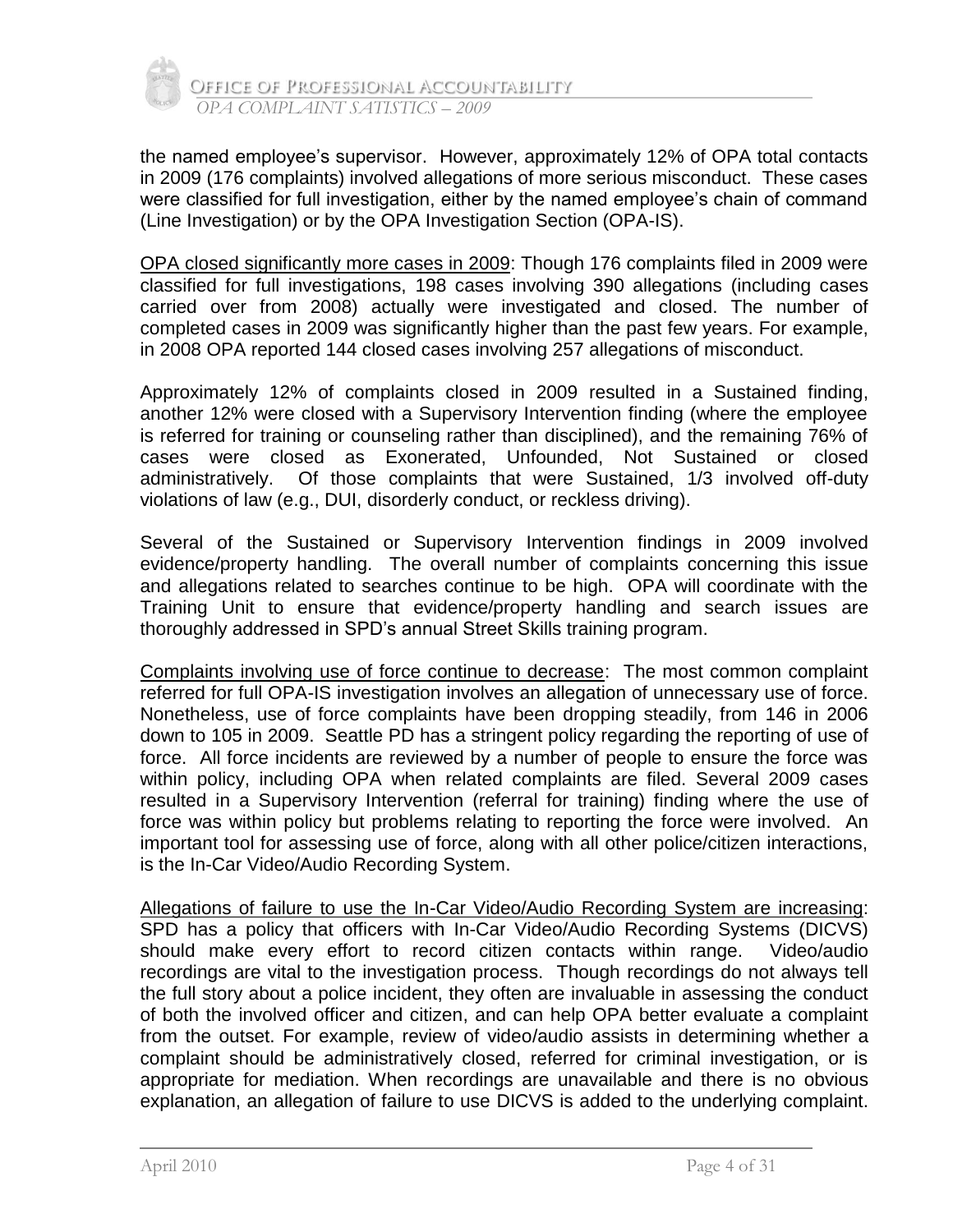

16 allegations of failure to use DICVS were investigated in 2009, as compared to only one in 2008. Of the 16 allegations, two resulted in Supervisory Intervention findings, requiring that the named employee be retrained on use of DICVS, while procedural and other explanations accounted for the absence of recordings in the other cases.

Alternative discipline approaches are being used in appropriate cases: Many instances of police action reviewed by OPA do not clearly demonstrate misconduct but the underlying facts indicate that training would be useful. The Supervisory Intervention finding allows for well-intentioned mistakes made in the performance of law enforcement duties to be addressed by education and counseling, rather than punishment. Even where misconduct clearly is involved, traditional discipline approaches such as requiring unpaid time off are not always the most effective in promoting behavioral change. Thus, OPA has been working with others inside and outside SPD to consider discipline alternatives based on adult learning models. Where appropriate, in the past year the Chief of Police has incorporated alternative discipline in Sustained cases, such as requiring the involved officer to do a research project related to the misconduct, to assist with policy review, or to read a book on point and write guidance on the issues involved.

Important organizational changes were made in OPA during 2009: In an effort to improve efficiencies in the OPA Investigations Section (OPA-IS), a second Lieutenant was added to the office in place of the OPA-IS Captain. This change allows for more one-on-one contact by the supervising Lieutenants with OPA-IS investigators and should reduce the amount of administrative review time involved with case processing. The former OPA-IS Captain was reassigned to oversee SPD Ethics and continues to report to the OPA Director. This allows for enhanced coordination on implementation of OPA policy and training recommendations, along with OPA oversight of Departmental ethical issues. Finally, the loss of an OPA civilian position during the City-wide reduction in force that occurred in 2009 required that other staff absorb important functions, including administration of the OPA Mediation Program.

The OPA Mediation Program went through changes in 2008 and 2009: OPA made significant changes in 2008 by expanding the pool of mediators available to handle police misconduct complaints. However, the overall number of complaints resolved by mediation fell from 21 in 2008 to 10 in 2009, in part due to abrogation of an OPA staff position as Seattle addressed budget shortfalls. After a transition period, however, the program is back on track and cases are being referred for mediation now at a rate equal to or higher than before. In 2010, OPA is identifying a wider variety of cases for mediation. In his recent report covering the period June – November 2009, the OPA Auditor urged mediation of racial bias claims. Also, though mediation cases typically are identified at the intake stage, OPA-IS investigators have been asked to refer other appropriate cases, including those involving use of force, even after investigative steps have been taken.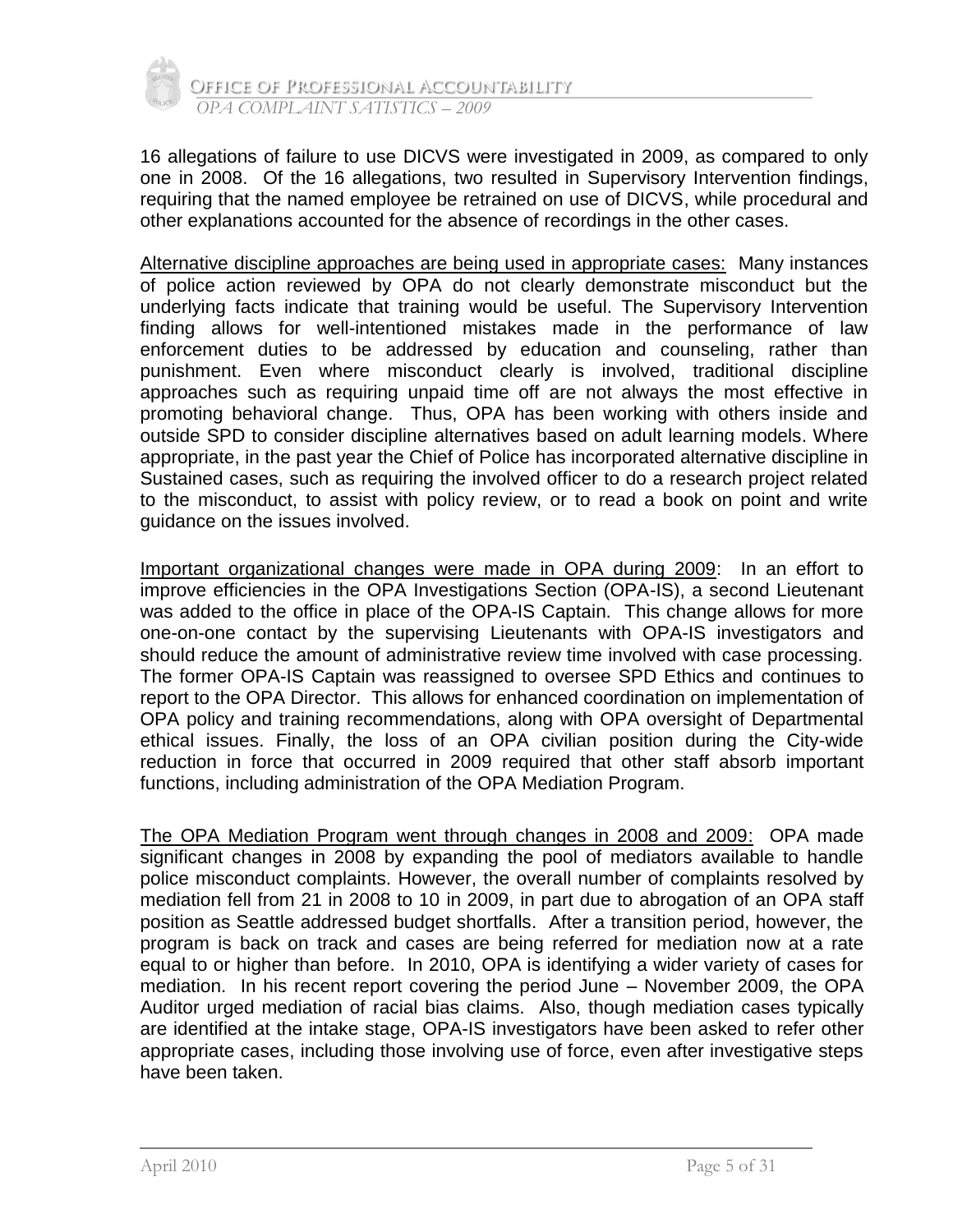

## **Complaint Intake and Classification**

OPA intake continues to slowly rise by about 100 per year, from 1132 contacts in 2006 to 1442 in 2009. However, most of these contacts involve requests for information or are referred to the named employee's supervisor for follow-up, rather than being serious misconduct allegations. The number of cases classified for full investigation, either by the named employee's Line of Command (LI) or by the OPA Investigation Section (OPA-IS), has remained steady, amounting to 176 cases in 2009.

A single concern raised with OPA can involve multiple allegations and multiple complainants or officers. The OPA Director and Auditor review all intake classification recommendations made by OPA-IS. The Director can change the recommended classification of any particular complaint and also refer a case to mediation.

All contacts with OPA are triaged upon receipt and classified into one of five categories:

- 1. **OPA Investigation Section (IS)** complaints are more complex and involve more serious allegations, including use of force allegations, and are investigated by OPA-IS.
- 2. **Line Investigations (LI)** complaints involve more minor misconduct and are investigated by the officer's chain of command.
- 3. **Supervisory Referral (SR)** complaints are those that, even if events occurred as described, signify minor misconduct and/or a training gap. The complaint is referred to the employee's supervisor for review, counseling, and training as necessary.
- 4. **Preliminary Investigation Report (PIR)** complaints involve conduct that would not constitute misconduct and are referred to the employee's supervisor for follow up.
- 5. The **Contact Log (CL)** classification is used for communications to OPA that do not involve misconduct, but rather are requests for information, referrals, etc. $2$

The following chart summarizes OPA intake classification since 2007. Definitions for each classification are found on the previous page and in the Appendix.

 $2$  The precise definitions of these classifications vary among the SPD Policies and Procedures Manual, Section 11.001, Public and Internal Complaint Process (previously SPD Policy Section 1.117) and published OPA reports. The OPA strives to consistently use the definitions noted above and is working with the OPA Review Board to review the overall classification scheme to determine if changes are recommended.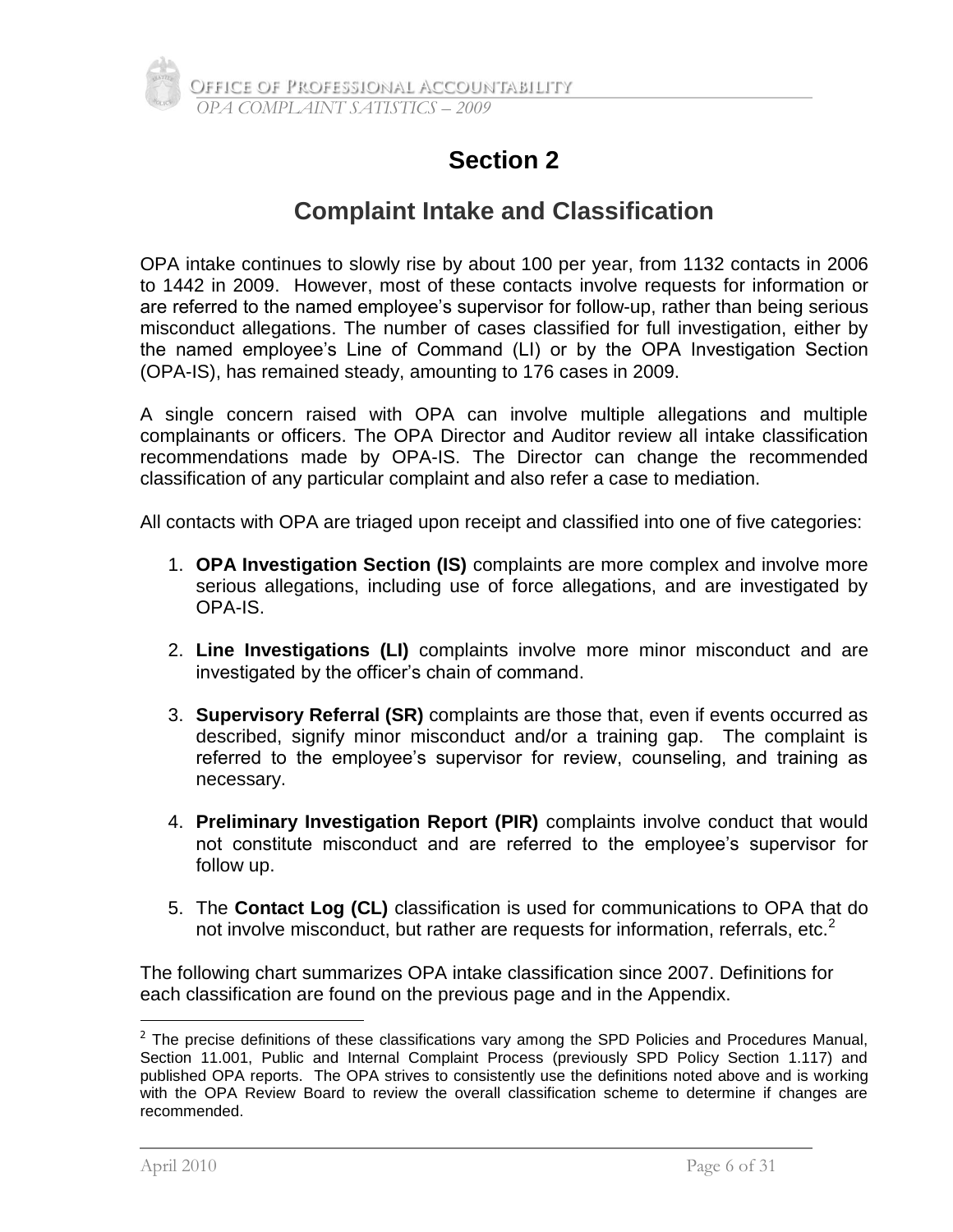## **OPA Intake 2007-2009**

| <b>Intake Classification</b>                                     | 2007 | 2008 | 2009 |
|------------------------------------------------------------------|------|------|------|
| <b>OPA-IS Investigations</b>                                     | 152  | 157  | 155  |
| Line Investigations                                              | 14   | 18   | 21   |
| <b>Supervisory Referrals</b>                                     | 97   | 71   | 94   |
| Mediation                                                        | 24   | 21   | 14   |
| <b>Preliminary Investigation Reports</b>                         | 316  | 279  | 232  |
| <b>Contact Log</b>                                               | 598  | 773  | 926  |
| <b>Total Intake</b><br>$\sim$ $\sim$ $\sim$ $\sim$ $\sim$ $\sim$ | 1201 | 1319 | 1442 |

Chart 2-1

As seen in Chart 2-1, in 2009 approximately 85% of OPA contacts were classified as a Contact Log, Preliminary Investigation Report (PIR), or Supervisory Referral (SR). These cases involved matters resolved at intake by OPA-IS personnel or referred to the named employee's supervisor for follow-up.

Complaints involving more serious allegations of misconduct are either referred to the officer's chain of command as a Line Investigation or investigated by OPA-IS. The combined percentage of complaints referred for a Line or OPA-IS investigation has decreased slightly from 13% of the total OPA intake in 2008 to 12% in 2009.

Once intake is complete, OPA-IS makes a recommendation as to how a complaint should be classified. Intake classification recommendations are then reviewed by the OPA Director and Auditor. With input from the Auditor, the Director makes the final decision as to how a complaint will be classified.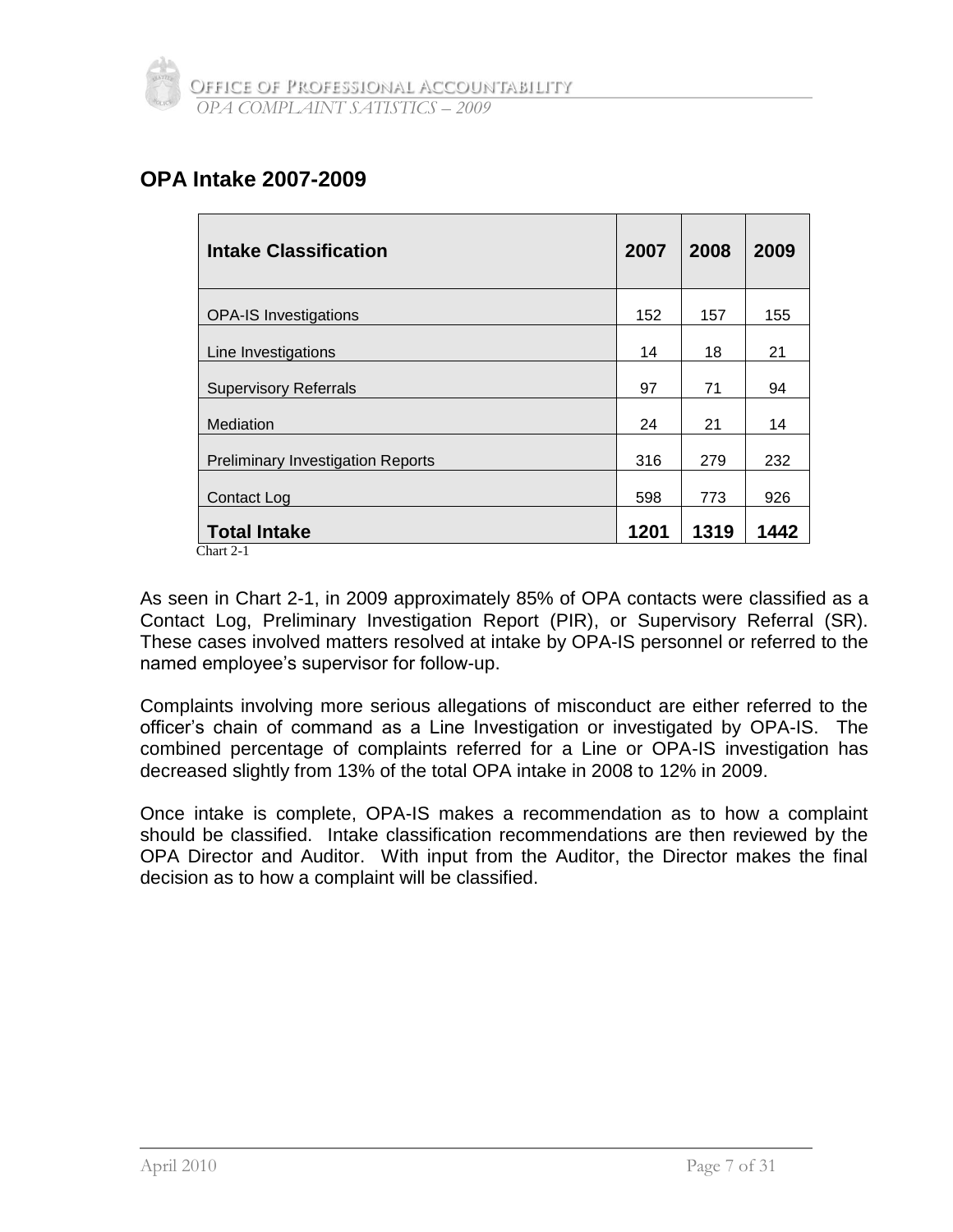

## **Allegations by Classification**

As noted in Section 2, OPA complaints are triaged at the outset into one of the following classifications: Contact Log, Preliminary Investigation Report, Supervisor Referral, Line Investigation, or OPA-IS Investigation. This Section 3 provides information about the most common specific allegations associated with each classification.<sup>3</sup>

#### **A. Preliminary Investigation Report (PIR) Allegations**

A Preliminary Investigation Report (PIR) involves police action that would not constitute misconduct and is referred to the employee's supervisor for review and follow up as needed. The number of complaints classified as PIR has steadily dropped the past few years. Cases classified as PIRs most often involve issues concerning service quality, disputes about reports or citations, officer attitude/demeanor, or enforcement discretion. One complaint can involve multiple allegations.

|                                                                                        | 2007           | 2008           | 2009                    |
|----------------------------------------------------------------------------------------|----------------|----------------|-------------------------|
| <b>Total complaints classified as Preliminary</b><br><b>Investigation Report (PIR)</b> | 316            | 279            | 232                     |
| <b>PIR Allegations</b>                                                                 |                |                |                         |
| <b>Service Quality</b>                                                                 | 108            | 72             | 67                      |
| Demonstrations                                                                         | 0              | 1              | 1                       |
| Workplace Issues                                                                       | 4              | 5              | 4                       |
| <b>Private Conduct</b>                                                                 | $\overline{7}$ | 10             | $\overline{7}$          |
| <b>Traffic Violation by Officer</b>                                                    | 4              | 12             | 9                       |
| Search & Seizure                                                                       | 11             | 13             | 18                      |
| Possible Mental Issues                                                                 | 10             | 20             | 15                      |
| <b>Disputes Report/Citation</b>                                                        | 61             | 42             | 38                      |
| <b>Biased Policing: Traffic</b>                                                        | 15             | 4              | 6                       |
| <b>Biased Policing: Other</b>                                                          | 13             | 5              | $\overline{\mathbf{4}}$ |
| Attitude/Demeanor                                                                      | 90             | 69             | 71                      |
| Inquiry/Request/Referral                                                               | 63             | $\overline{7}$ | $\overline{7}$          |
| Discretion in Enforcement                                                              | 40             | 73             | 34                      |
| Off Duty Traffic Control                                                               | 1              | 1              | 3                       |
| Evidence & Property/Policy                                                             | 0              | $\Omega$       | 1                       |
| In-Car Video                                                                           | 0              | 0              | 1                       |
| <b>Special Events/Sporting Events</b>                                                  | 4              | 4              | 0                       |
| Other                                                                                  | 19             | 25             | 25                      |
| <b>TOTAL NUMBER OF ALLEGATIONS</b>                                                     | 446            | 358            | 311                     |

 3 Since a "Contact Log" usually involves a request for information or referral, specific allegations are not broken down for this classification.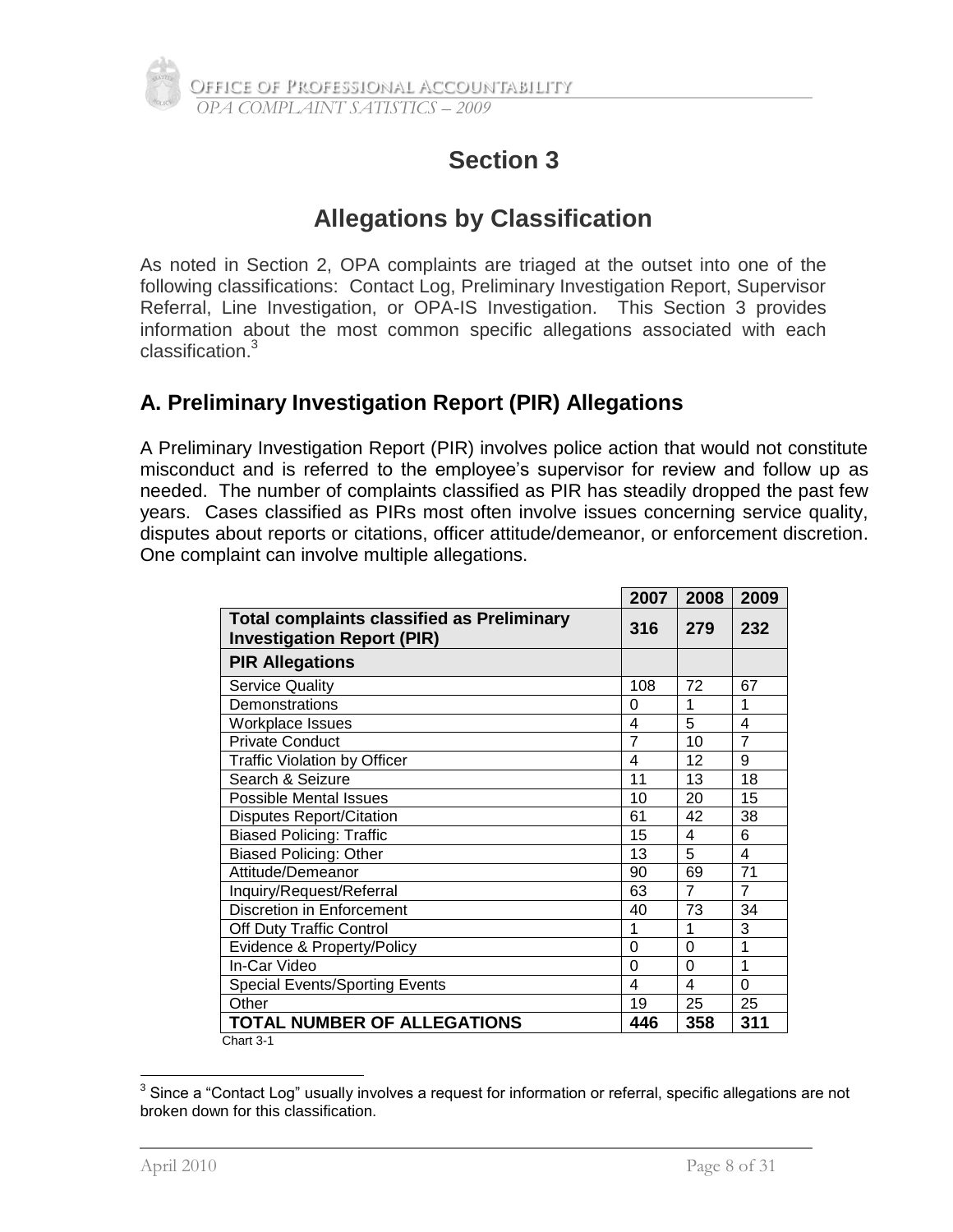

Chart 3-2 shows the most typical Preliminary Investigation Report (PIR) allegations. Over the past three years, complaints involving quality of service and officer attitude or demeanor are most common of those classified as a PIR.

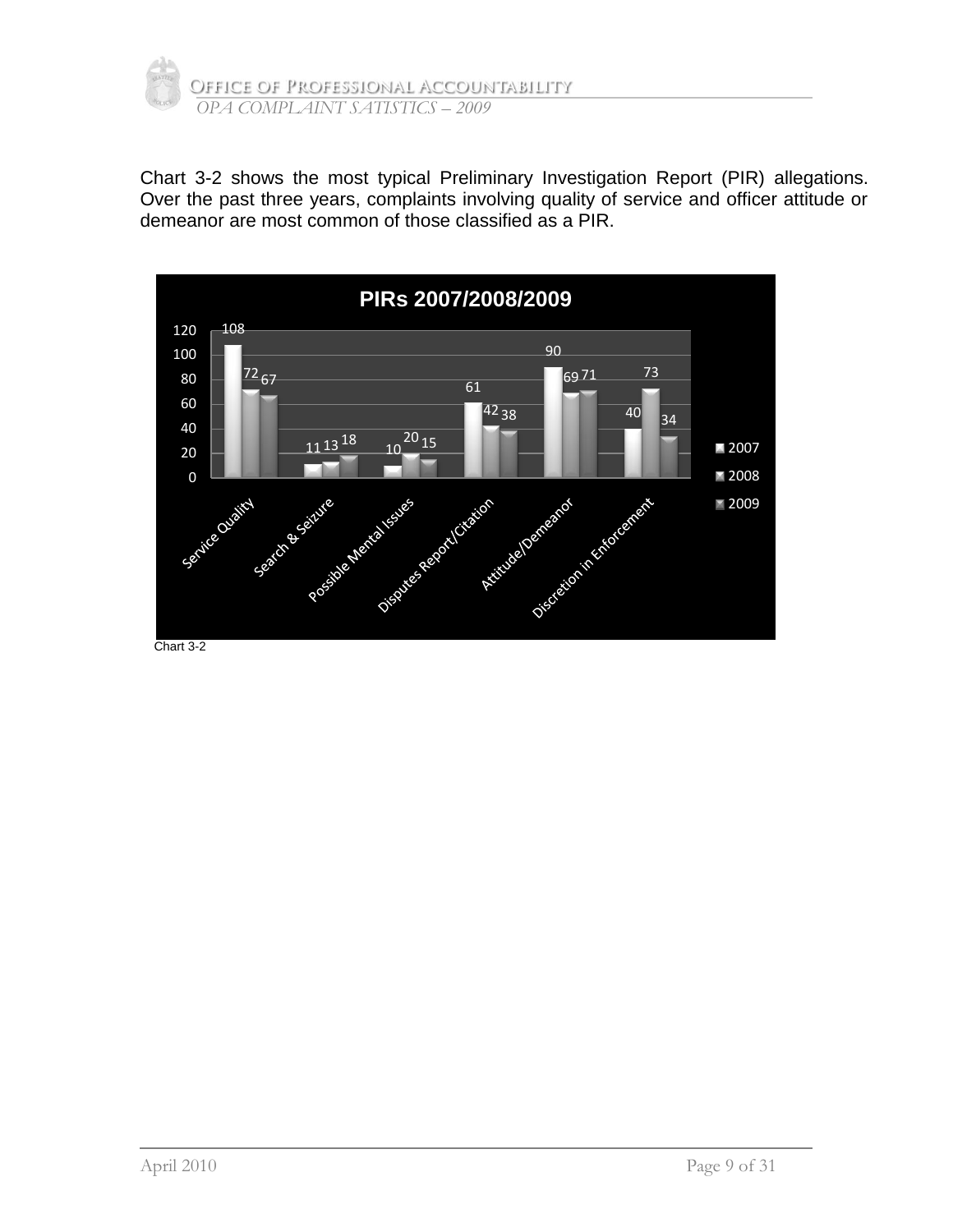

#### **B. Supervisory Referral (SR) Allegations**

The Supervisory Referral (SR) classification is used when minor misconduct is alleged or there is a training gap to be addressed by a supervisor. The supervisor generally will contact the complainant and named employee to resolve the complaint, basically providing an informal mediation. The supervisor documents all efforts in a written report back to OPA.

In 2009, both the number of overall complaints and individual allegations classified as SR increased. Allegations of misconduct involving courtesy, violation of rules and regulations, and standards & duties related to professionalism were the most common raised in SR cases in 2009.

|                                                                            | 2007 | 2008           | 2009 |
|----------------------------------------------------------------------------|------|----------------|------|
| <b>Total complaints classified as Supervisory</b><br><b>Referrals (SR)</b> | 97   | 71             | 94   |
| <b>SR Allegations</b>                                                      |      |                |      |
| Courtesy                                                                   | 46   | 18             | 46   |
| Violation of Rules and Regulations                                         | 22   | 17             | 28   |
| <b>Bias</b>                                                                | 0    |                | 3    |
| Improper Language                                                          | 4    | 3              | 7    |
| <b>Discretion</b>                                                          | 26   | 27             | 12   |
| Reports/Evidence                                                           | 15   | 5              |      |
| Duty to Identify                                                           | 9    | $\overline{2}$ | 5    |
| Professionalism/Policy - Standards & Duties                                | ∩    | 0              | 14   |
| Other $4$                                                                  | 6    |                | 16   |
| <b>TOTAL NUMBER OF ALLEGATIONS</b>                                         | 128  | 80             | 132  |

 4 The "Other" category includes allegations of relatively minor administrative law violation, honesty or integrity/misuse of authority, professionalism/traffic stops, and professionalism/reasonable suspicion stops. Though some of these allegations, if true, would be considered quite serious, the facts presented allowed OPA to conclude that misinformation or other factors were involved and that a Supervisory Referral was appropriate.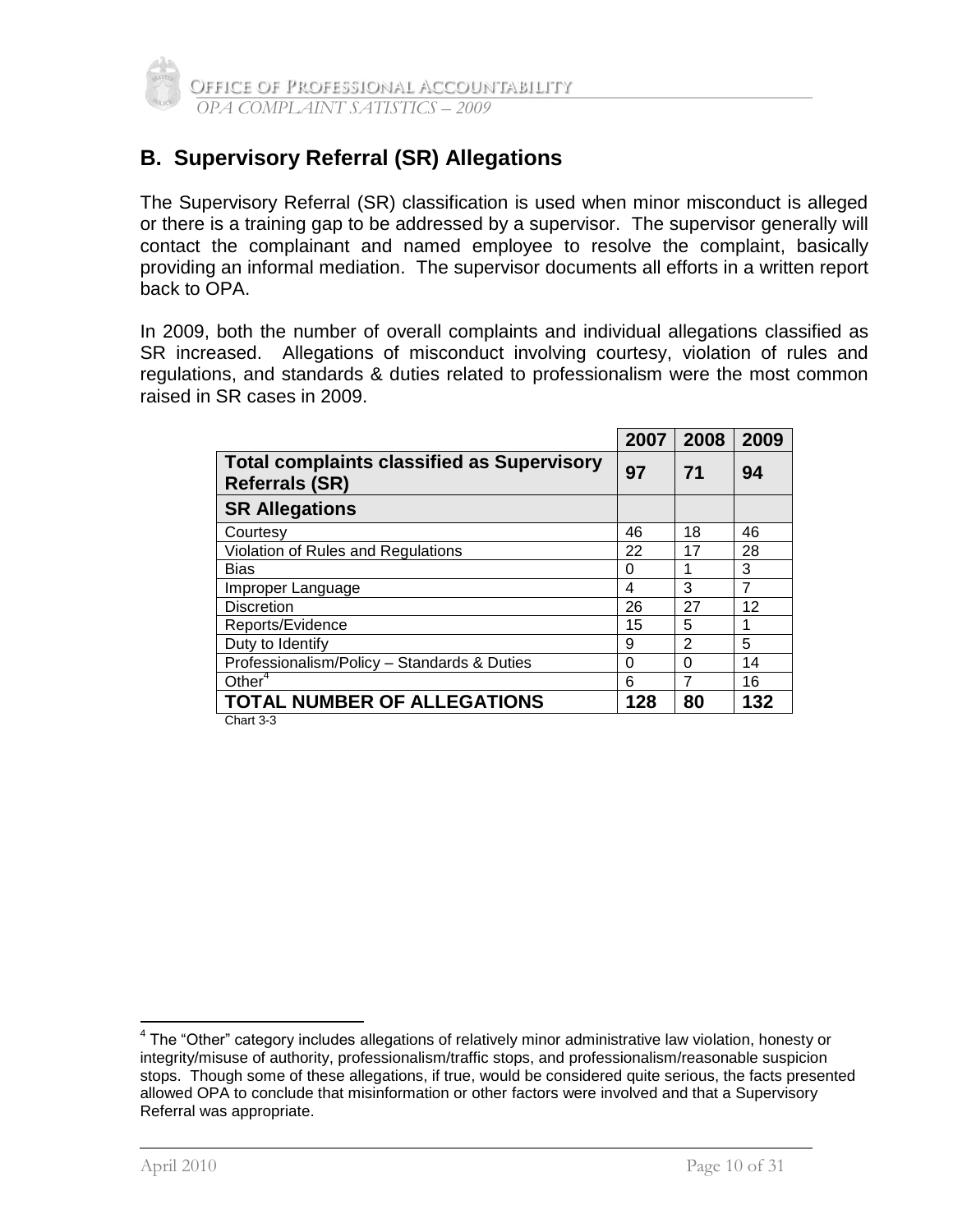

Chart 3-4 shows the most typical Supervisory Referral (SR) allegations. Over the past three years, allegations involving officer courtesy, violation of rules and regulations, and use of discretion have been the most common classified as an SR.

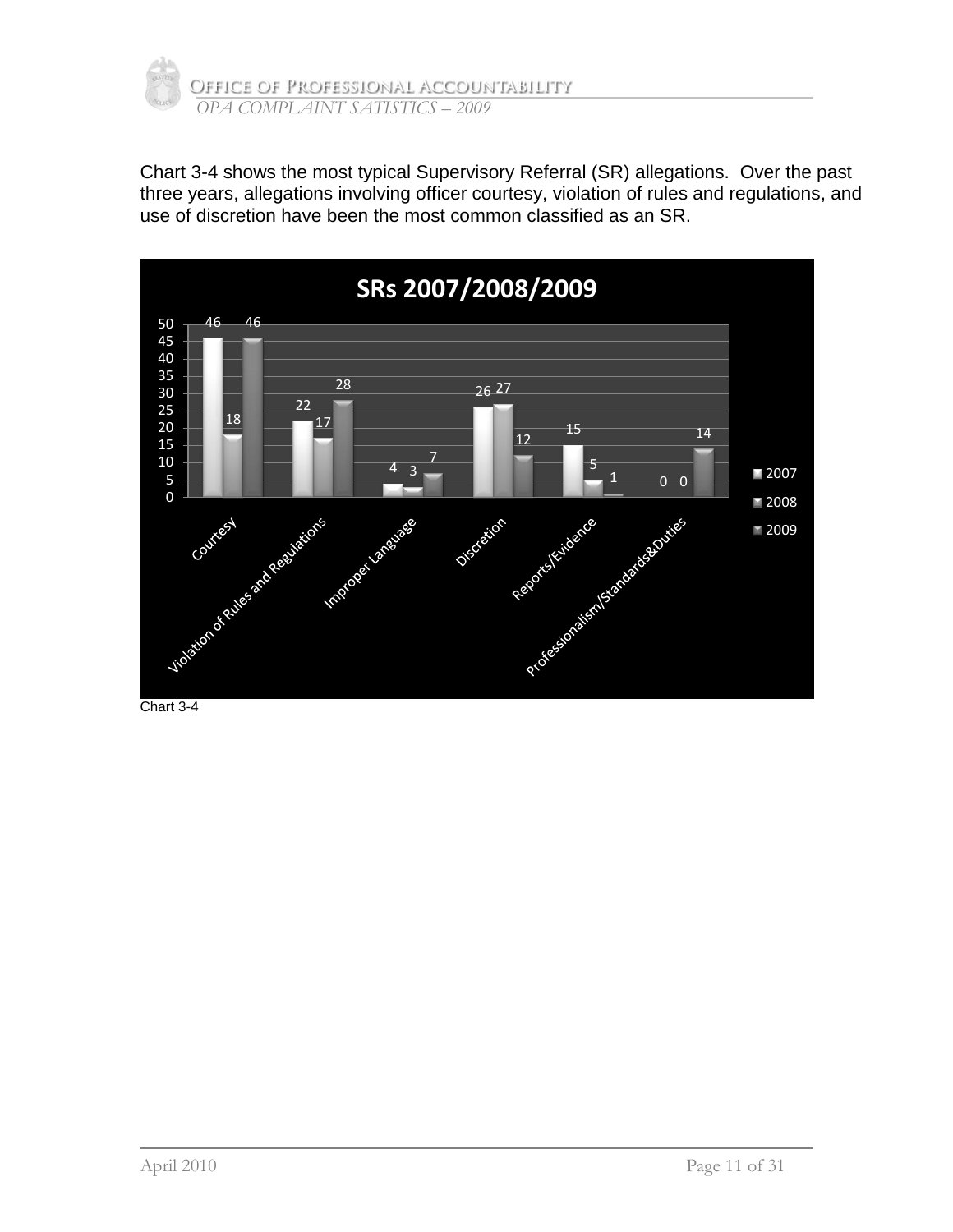

#### **C. Line Investigation (LI) Allegations**

An OPA complaint classified as a Line Investigation (LI) involves misconduct that appears less serious or complex such that it can be investigated by the officer's chain of command. Evidence is gathered and formal witness interviews are taken, with completed investigations referred back to OPA for final disposition (or to the Chief if a Sustained finding is recommended). The number of cases referred for LI is relatively small, though slowly has been increasing as OPA has grown more confident in the quality and timeliness of these investigations. The most common LI allegations involve violations of rules and regulations and courtesy issues.

|                                                                          | 2007     | 2008           | 2009           |
|--------------------------------------------------------------------------|----------|----------------|----------------|
| <b>Total complaints classified as Line</b><br><b>Investigations (LI)</b> | 14       | 18             | 21             |
| <b>LI Allegations</b>                                                    |          |                |                |
| Violation of Rules and Regulations                                       | 1        | 1              | $\overline{7}$ |
| Insubordination                                                          | 0        | $\Omega$       | 1              |
| <b>Exercise of Discretion</b>                                            | 7        | 5              | 3              |
| Courtesy                                                                 | 4        | $\overline{4}$ | 9              |
| <b>Traffic Stops</b>                                                     | 1        | 1              | $\Omega$       |
| Derogatory Language                                                      | 0        | 3              | $\Omega$       |
| Profanity                                                                | 3        | $\overline{2}$ | 1              |
| Completion of Reports, Evidence & Actions                                | 1        | 1              | 1              |
| Wearing Recognizable Police Uniform on Premise                           | 1        | $\Omega$       | $\Omega$       |
| <b>Department E-Mail Policy</b>                                          | 1        | $\Omega$       | $\Omega$       |
| Collision Investigations - Mandatory Collision Report                    | $\Omega$ | 1              | 3              |
| Collision Investigations - Taking Enforcement Action                     | 1        | 0              | 1              |
| Collision Investigations/Responding Officer Duties                       | 1        | $\overline{2}$ | 1              |
| Searches General/Procedures                                              | $\Omega$ | 1              | $\overline{2}$ |
| Secondary Employment                                                     | 0        | 1              | 1              |
| In-Car Camera Video                                                      | 0        | 1              | $\overline{2}$ |
| Evidence/Property                                                        | $\Omega$ | 1              | $\Omega$       |
| <b>Unauthorized Absence</b>                                              | 0        | 1              | $\Omega$       |
| Other <sup>5</sup>                                                       | 0        | $\Omega$       | 5              |
| <b>TOTAL NUMBER OF ALLEGATIONS</b>                                       | 22       | 24             | 32             |

Chart 3-5

<sup>&</sup>lt;sup>5</sup> The LI "Other" category includes allegations involving responsibility of supervisors, professionalism/policy, primary investigations/officer responsibilities, unbiased policing, and professionalism/criticism of other.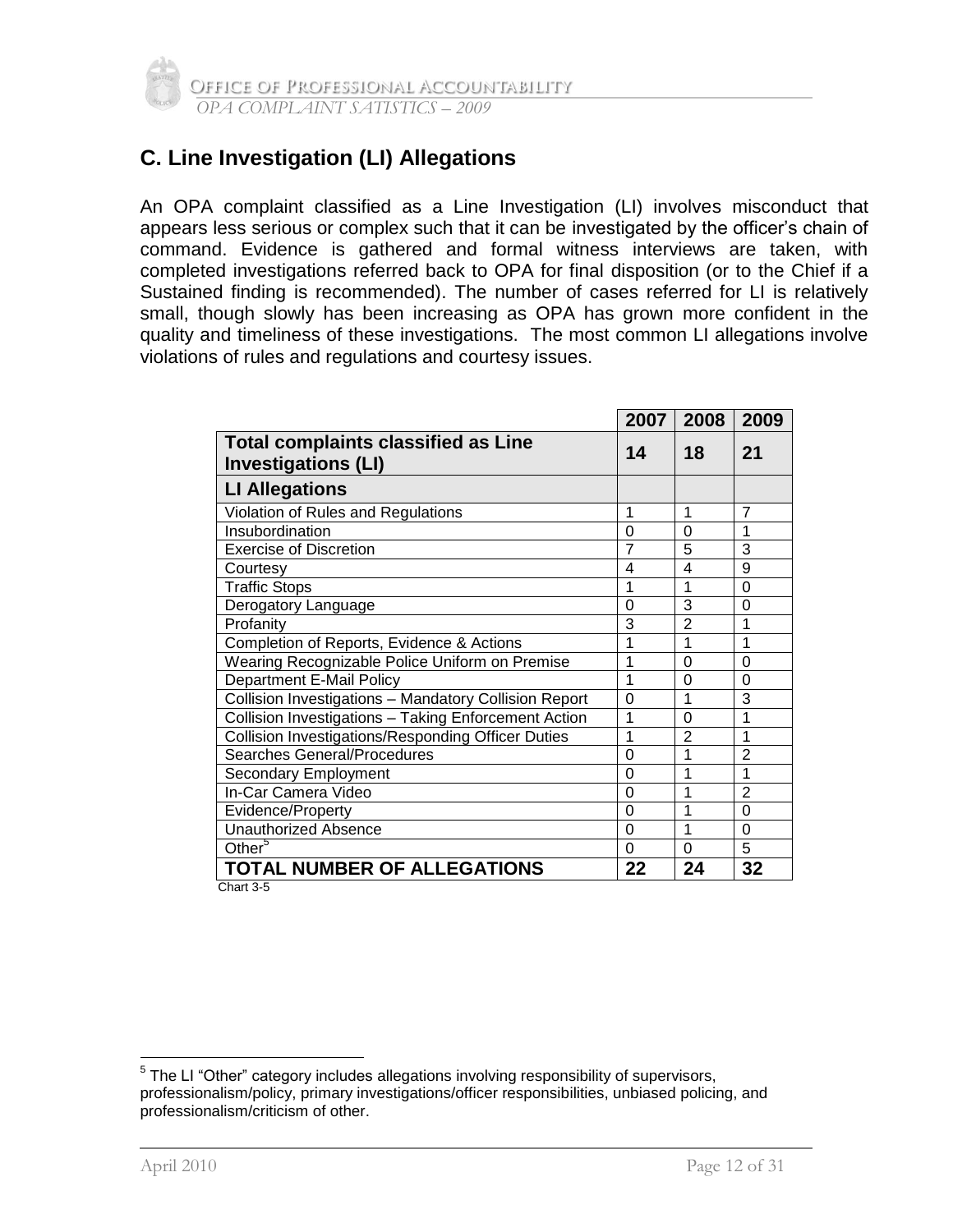



Chart 3-6 shows the most typical Line Investigation (LI) allegations. Over the past three years, LIs have most commonly involved complaints of officer courtesy or exercise of discretion.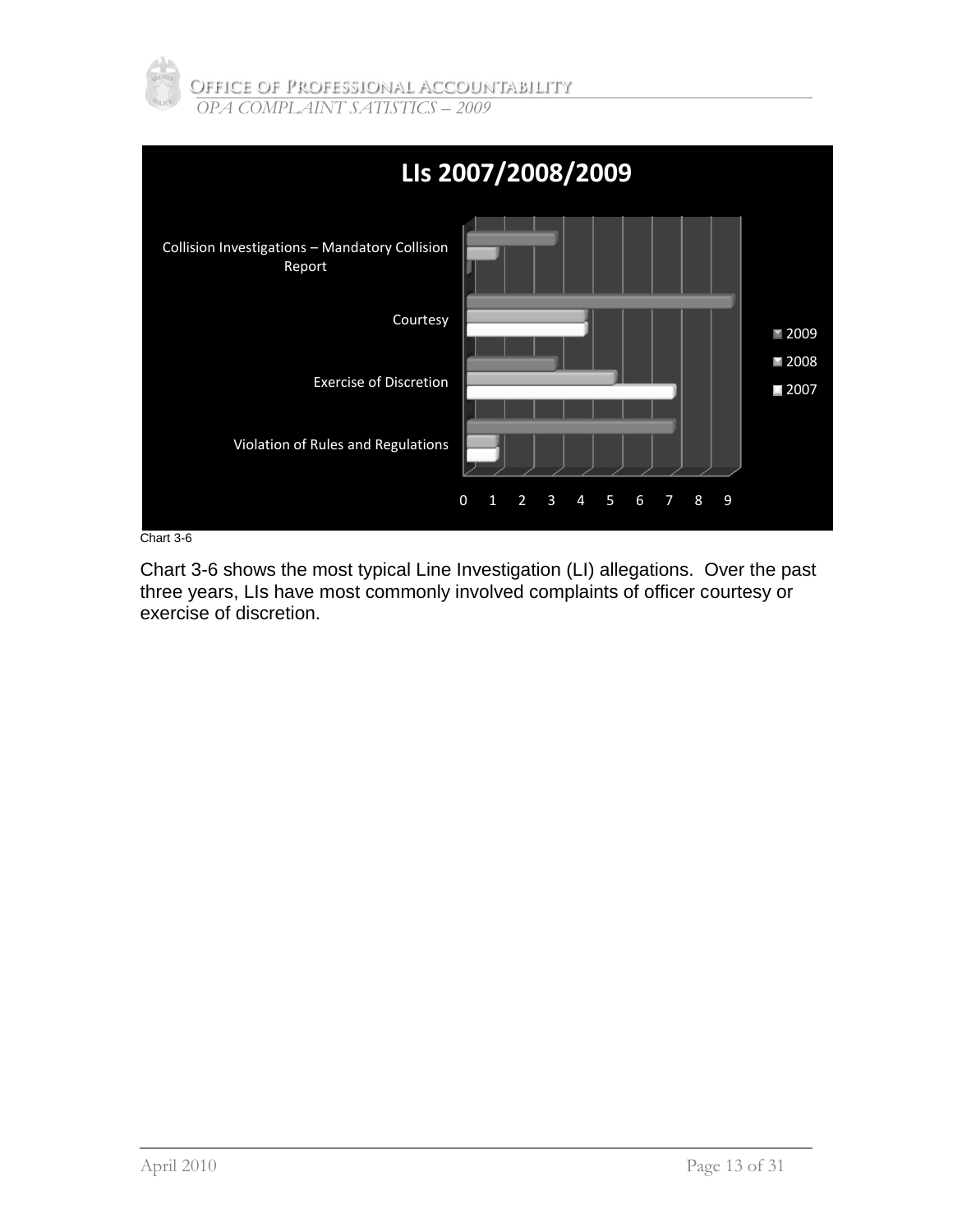#### **D. OPA Investigations Section (OPA-IS) Allegations**

Complaints involving the most complex or serious allegations of police misconduct are investigated by the OPA Investigations Section (OPA-IS). The most common OPA-IS complaint involves an allegation of unnecessary or excessive use of force. Examples of other concerns typically investigated by OPA-IS include violations of law, professionalism/exercise of discretion, and professionalism/courtesy.

|                                                                            |                | 2007   2008     | 2009           |
|----------------------------------------------------------------------------|----------------|-----------------|----------------|
| <b>Total complaints classified as</b><br><b>Investigation Section (IS)</b> | 152            | 157             | 155            |
| <b>OPA-IS Allegations</b>                                                  |                |                 |                |
| <b>Complaint Process-Reporting Requirements</b>                            | 1              | $\overline{2}$  | 6              |
| <b>Complaint Process-Retaliation</b>                                       | $\Omega$       | 0               | 3              |
| Primary Investigations-Officer Responsibilities                            | 0              | 4               | 9              |
| <b>Criminal Records Misuse</b>                                             | $\Omega$       | $\Omega$        | $\overline{2}$ |
| <b>Standards &amp; Duties</b>                                              |                |                 |                |
| <b>Responsibility of Supervisors</b><br>$\bullet$                          | 4              | 3               | 3              |
| Violation of Law-Administrative Case<br>$\bullet$                          | 9              | 16              | 18             |
| Violation of Law-Outside Agency<br>$\bullet$                               | $\overline{7}$ | 4               | 5              |
| Violation of Law-SPD Case<br>$\bullet$                                     | $\overline{7}$ | $\overline{8}$  | $\overline{3}$ |
| Violation of Rules/Regs<br>$\bullet$                                       | 8              | 10              | $\overline{7}$ |
| Honesty<br>$\bullet$                                                       | 5              | 6               | $\overline{2}$ |
| <b>Integrity-Conflicts of Interest</b><br>$\bullet$                        | 0              | 3               | 4              |
| Integrity-Misuse of Authority<br>$\bullet$                                 | 3              | $\overline{2}$  | $\overline{2}$ |
| Professionalism-Exercise of Discretion<br>$\bullet$                        | 24             | 20              | 17             |
| Professionalism-Courtesy<br>$\bullet$                                      | 22             | 17              | 20             |
| Professionalism-Duty to Identify<br>$\bullet$                              | 3              | 11              | 5              |
| Professionalism-Derogatory Language<br>$\bullet$                           | 6              | 9               | $\overline{2}$ |
| Professionalism-Profanity<br>$\bullet$                                     | 12             | $\overline{5}$  | 6              |
| <b>Secondary Employment Permits</b>                                        | 0              | $\overline{9}$  | $\overline{4}$ |
| <b>Unbiased Policing/Policy</b>                                            | 3              | 4               | 5              |
| <b>Arrest Procedures</b>                                                   | $\overline{4}$ | $\overline{5}$  | 4              |
| Searches-General/Procedures                                                | 1              | $\overline{21}$ | 24             |
| Social Contacts, Terry Stops & Arrests                                     | 0              | 3               | 5              |
| Use of Force/Policy                                                        | 131            | 112             | 104            |
| Evidence & Property Handling                                               | 25             | 0               | 21             |
| In-Car Video/Policy                                                        | $\overline{2}$ | 0               | 14             |
| $O$ ther <sup>6</sup>                                                      | 36             | 24              | 23             |
| <b>TOTAL NUMBER OF ALLEGATIONS</b>                                         | 313            | 298             | 318            |

<sup>————————————————————&</sup>lt;br><sup>6</sup> The OPA-IS "Other" category covers a variety of allegations including complaint interference, department records access, department email policy, alcohol or substance abuse, illness & injury policy, unauthorized absence, insubordination, gratuities, report completion, workplace harassment, body cavity searches, traffic enforcement contacts, interpreter rules, vehicle pursuits, discharge of firearms, arrest of foreign nationals.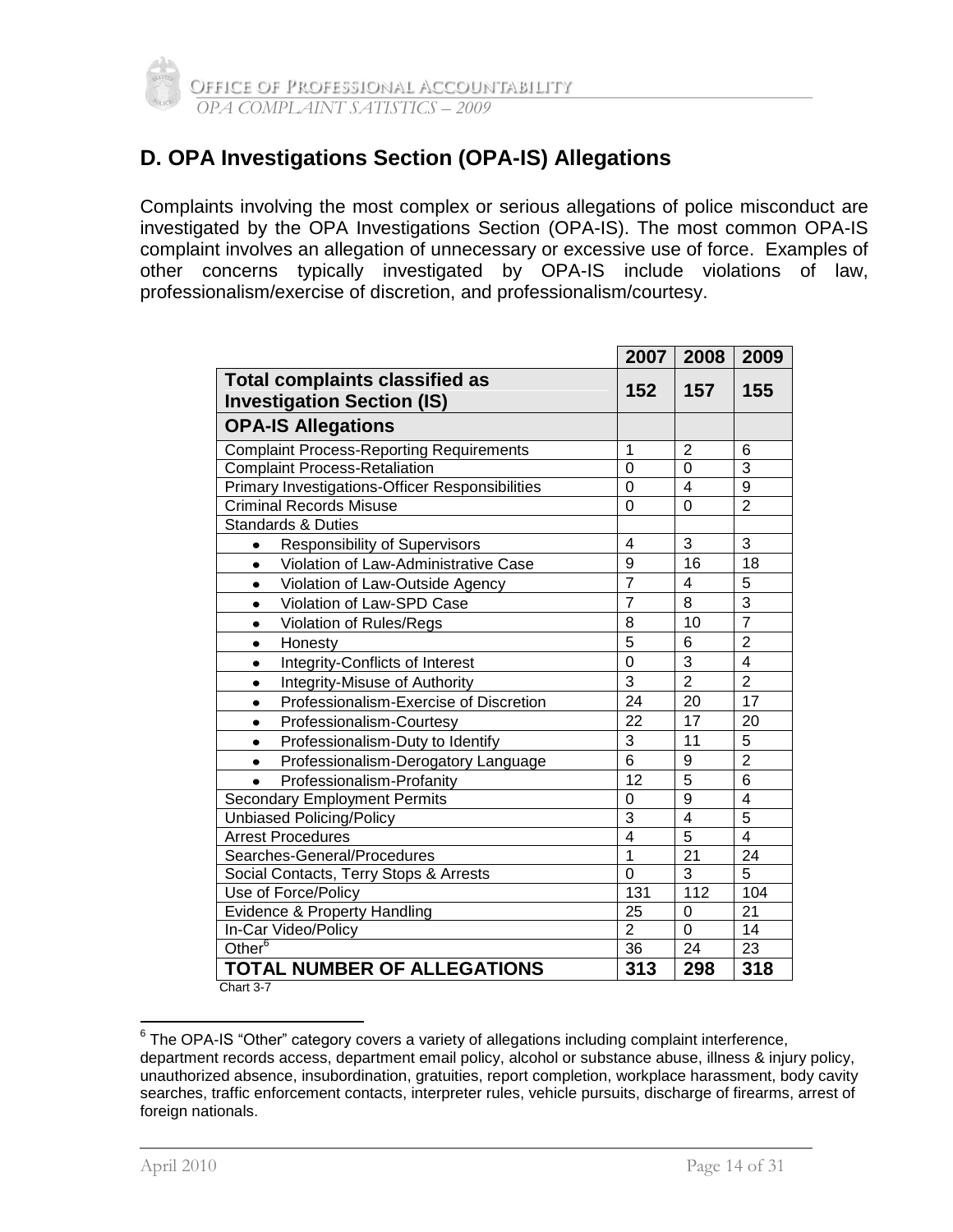



Chart 3-8

#### **E. LI and OPA-IS Allegations – Observations**

Several observations can be made about the most serious misconduct allegations, those referred for LI or OPA-IS investigation:

- (1) Complaints involving use of force (including reporting and other procedural issues) continue to steadily decrease, as there were 131 force related allegations in 2007, down to 113 in 2008, and 105 in 2009*.* All instances where reportable force is used are monitored by an officer's chain of command, and any complaint growing out of an incident involving force receives another close review by OPA. No use of force allegations were Sustained in 2009, though several involving reporting requirements resulted in Supervisory Intervention findings.
- (2) Allegations related to searches continue to increase, from only 1 allegation in 2007 to 26 in 2009. There were no 2009 Sustained findings involving searches, though two cases resulted in Supervisory Interventions, requiring training with the named employees on search procedures.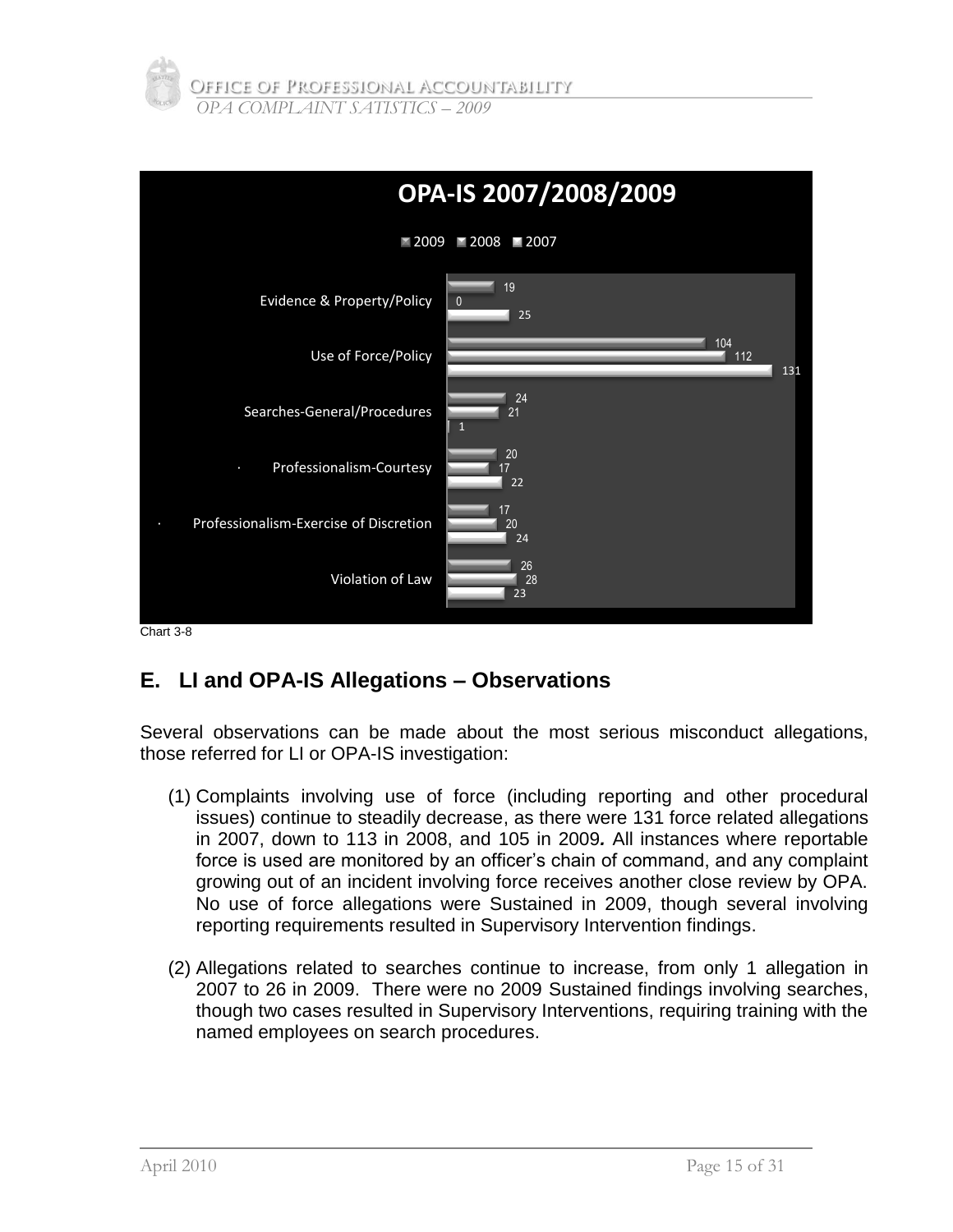- (3) There were 25 allegations regarding the handling of evidence and property in 2007, only 1 case in 2008, and then the number of allegations rose again to 19 in 2009. Several of the Sustained or Supervisory Intervention findings in 2009 relate to evidence and property handling. Given the frequency of such allegations, OPA will coordinate with the Training Unit to ensure that issues related to both searches and the handling of evidence and property are thoroughly addressed in SPD's annual street skills training program.
- (4) Failure to adhere to Departmental policy requiring the use of In-Car Video/Audio Recording Systems (DICVS) during citizen contacts was the subject of 16 LI or OPA-IS allegations, up from only two in 2007 and one in 2008. At this point, the great majority of officers have been trained on the use of DICVS and most patrol cars are equipped with the system. OPA is adding an allegation of failure to adhere to DICVS policy when no recording is available of the incident underlying a complaint with no obvious explanation. Though recordings do not necessarily capture all relevant police-citizen interaction or tell the full story about any incident, they are often invaluable in assessing the conduct of both the involved officer and citizen. Video can help OPA determine that a particular complaint should be administratively closed, referred for criminal investigation, or is appropriate for mediation. In 2009, two allegations of failure to use DICVS resulted in Supervisory Intervention findings, requiring that the named employee be retrained on use of the system, while procedural and other explanations accounted for the absence of video/audio recording in the other cases.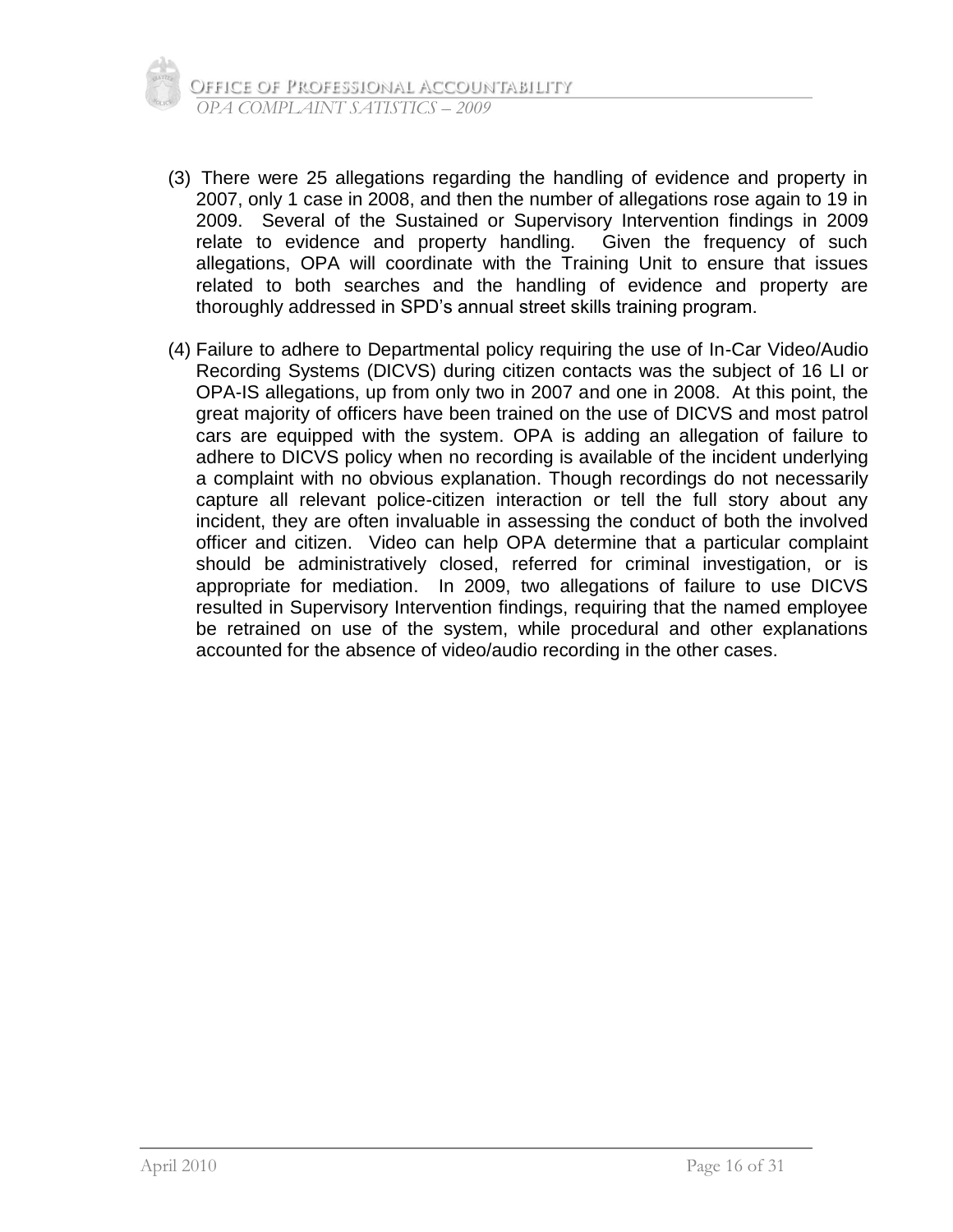

## **OPA-IS and LI Investigative Findings**

Cases classified for investigation, whether by the named employee's chain of command (Line Investigation) or by the OPA Investigations Section (OPA-IS), conclude with a finding once the investigation is complete. There are eight findings used when closing completed investigations. One case can have multiple findings if multiple allegations or multiple officers are involved.<sup>7</sup>

During 2009, 198 cases involving 390 allegations were completed through either a Line Investigation or full OPA-IS investigation. The number of cases closed in 2009 was significantly higher than the past few years. For example, in 2008, OPA reported 144 closed cases involving 257 allegations of misconduct. Of the cases closed in 2009, 12% were Sustained, meaning that a determination was made that the allegation of misconduct was supported by a preponderance of the evidence. The rate of Sustained findings dipped slightly from 13% in 2008.

Of those cases resulting in a Sustained finding, nearly 1/3 involved off-duty violations of law such as DUI, disorderly conduct, or reckless driving. Four other Sustained findings involved the failure of employees to self report when each became the subject of a criminal process. Another two Sustained findings involved officer discretion and two others dealt with misuse of records. There were single individual Sustained findings on cases involving traffic enforcement policy, citizen observation of officers, retaliation/misuse of authority, misuse of records, evidence handling, courtesy, and primary investigation regulations.

Supervisory Intervention (SI) findings dropped to 12% in 2009, from a high of 19% of the total findings in 2008, and closer to the 13% figure reported in 2007.

 $7$  A SUSTAINED finding means the allegation of misconduct is supported by a preponderance of the evidence. A SUPERVISORY INTERVENTION means, while there may have been a violation of policy, it was not a willful violation and/or the violation did not amount to misconduct. The employee's chain of command is to provide appropriate training, counseling and/or to review for deficient policies or inadequate training. If a preponderance of the evidence indicates the alleged act did not occur as reported or is false there is an UNFOUNDED finding. Where a preponderance of the evidence indicates the conduct alleged occurred, but the conduct was justified, lawful and proper, there is an EXONERATED finding. If the allegation of misconduct was neither proved nor disproved by a preponderance of the evidence, the result is a NOT SUSTAINED finding. A finding of ADMINISTRATIVELY UNFOUNDED or ADMINISTRATIVELY EXONERATED can be made prior to the completion of the investigation when the complaint is significantly flawed procedurally or legally, or without merit; i.e., the complaint is false or the subject recants the allegations, preliminary investigation reveals wrong employee identified, or the employee's actions were found to be justified, lawful and proper and according to training. If the investigation cannot proceed forward, usually due to insufficient information or the pendency of other investigations, there is an **ADMINISTRATIVELY INACTIVATED** finding. The investigation may be reactivated upon the discovery of new, substantive information or evidence.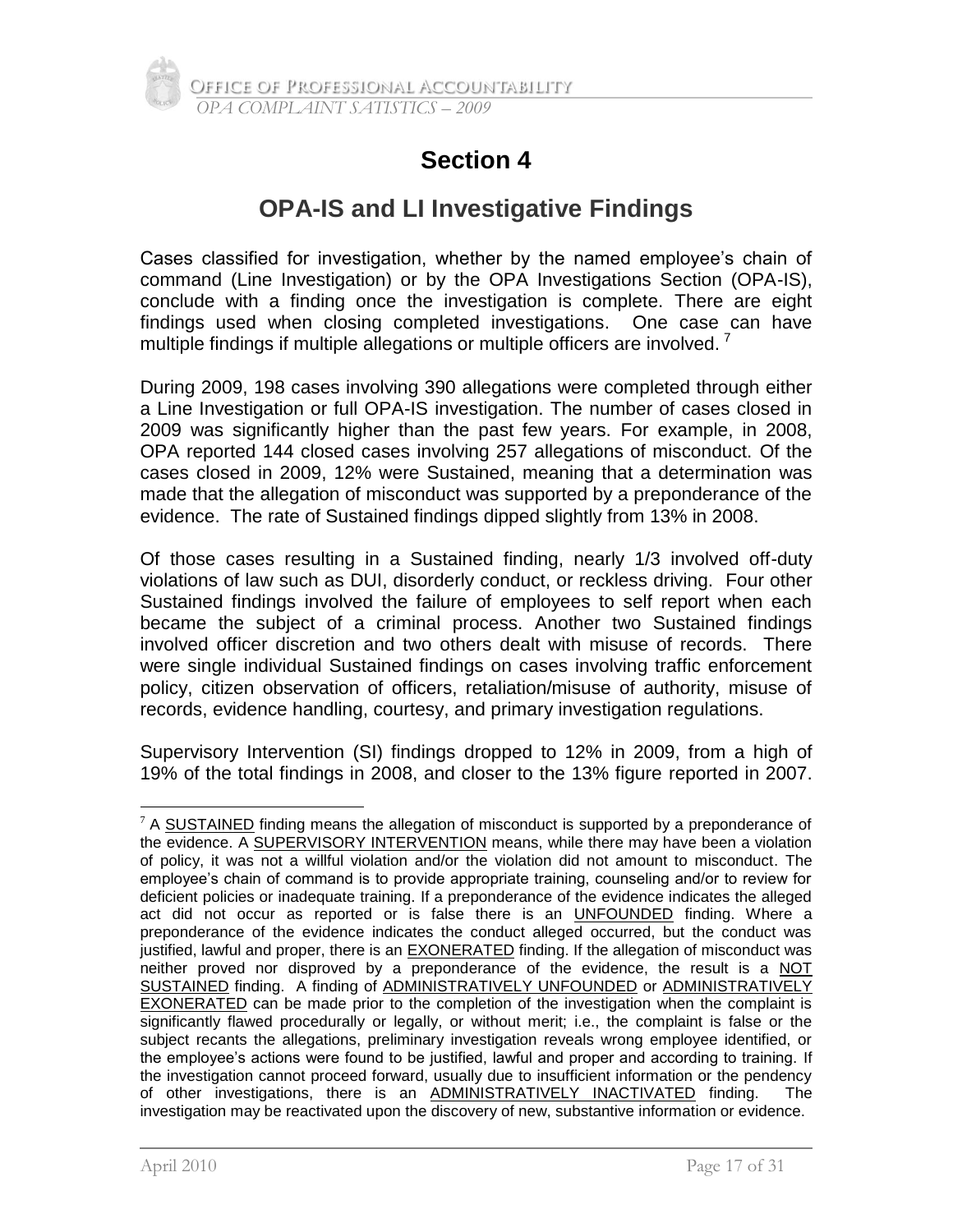

An SI finding is entered when there might have been a policy violation but it was not willful, and/or the violation did not amount to misconduct but training is appropriate. With an SI, the employee's chain of command provides necessary training or counseling, or involves subject matter experts to work with the employee. Examples of complaints that resulted in Supervisory Intervention findings include allegations involving mishandling evidence or property, misuse of authority, exercise of discretion, courtesy, Terry stops, sleeping on duty, secondary employment permits, failure to take action, impounding vehicles policy, use of force, failure to use in-car video, search procedures, workplace harassment, confidential communications, arrest procedures, and mandatory collision reporting.

While 24% of the cases closed in 2009 resulted in a Sustained or Supervisory Intervention finding, 76% were closed as Exonerated, Unfounded, Not Sustained or closed administratively.

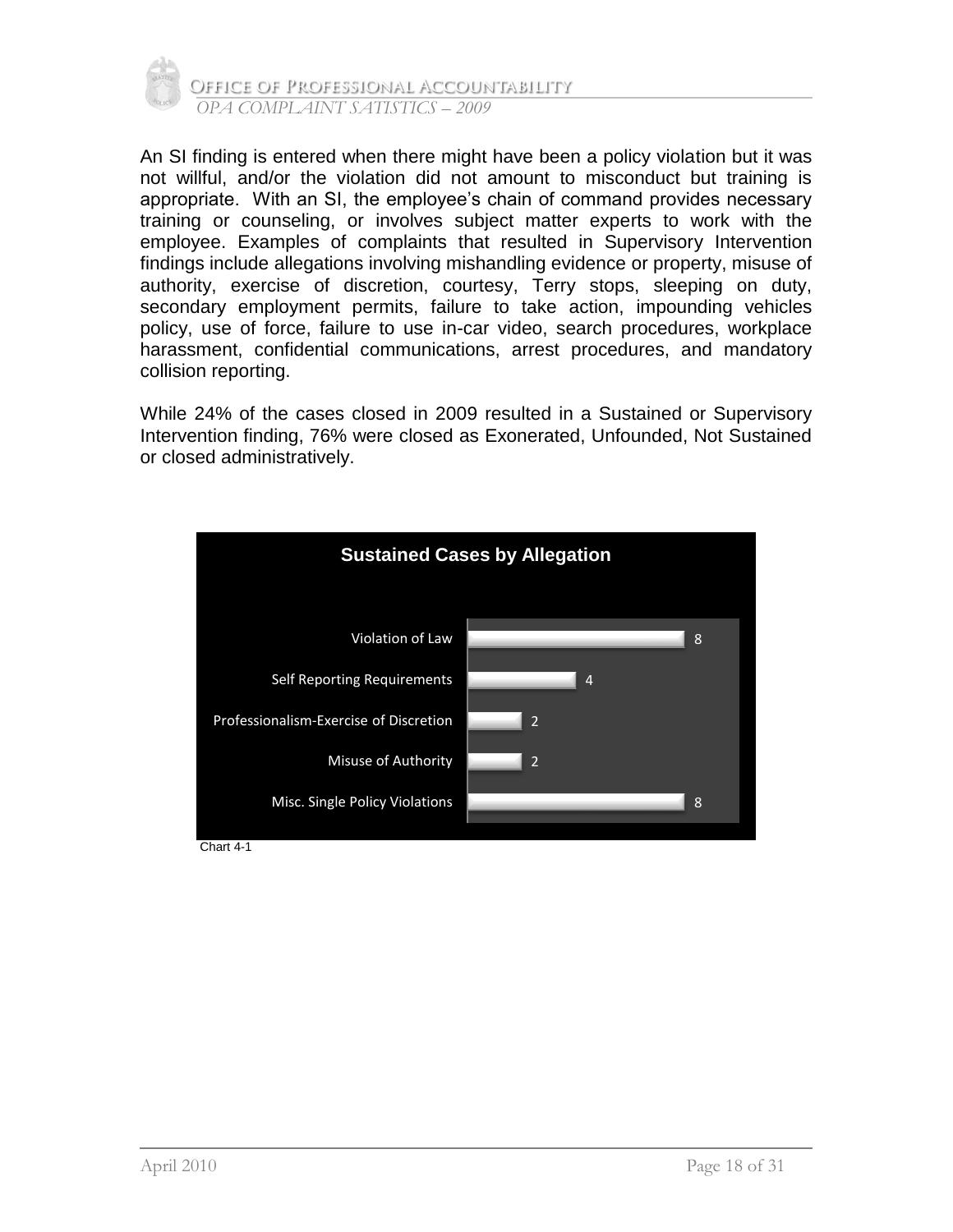

Chart 4-2 provides comparative information on findings in closed OPA-IS and Line Investigations for 2008 and 2009. A single complaint can involve more than one allegation and multiple named employees.

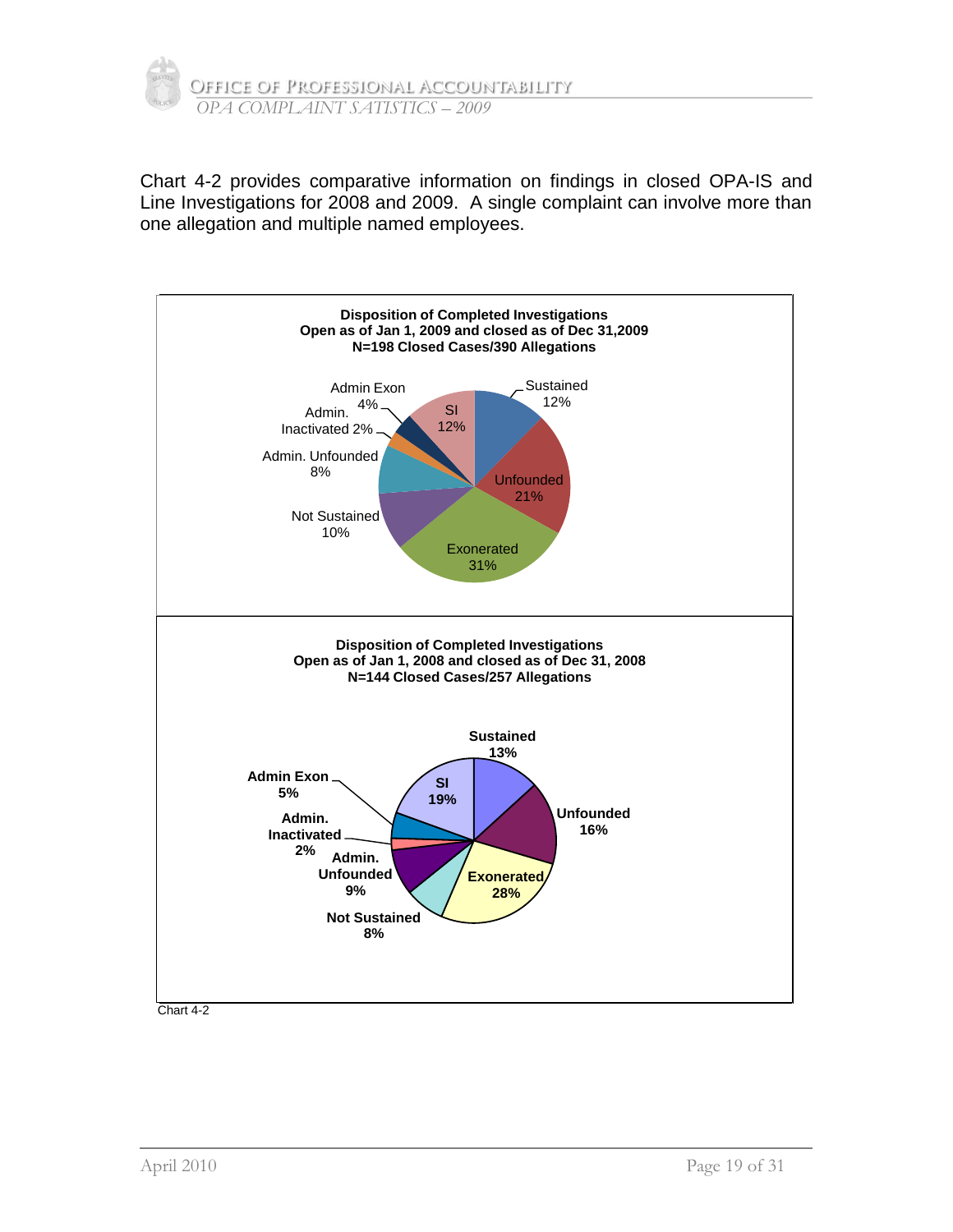

## **Discipline**

#### **SPD Sworn Employees Disciplined 2007-2009** 8

The OPA works with the Chief of Police as he makes final discipline decisions, and coordinates with SPD's Human Resources Department and the City Law Department to promote consistency in discipline for similar infractions, monitor the implementation of discipline, and track discipline appeals.

The table below provides information on the type of discipline imposed in 2007 - 2009 following Sustained findings in OPA complaints. The information represents final decisions following any appeal that might have been involved.

| <b>Type of Disciplinary</b><br><b>Action</b> | Number of<br><b>Times</b><br><b>Discipline</b><br><b>Imposed</b> | <b>Number of</b><br><b>Times</b><br><b>Discipline</b><br><b>Imposed</b> | Number of<br><b>Times</b><br><b>Discipline</b><br><b>Imposed</b> |
|----------------------------------------------|------------------------------------------------------------------|-------------------------------------------------------------------------|------------------------------------------------------------------|
|                                              | 2007                                                             | 2008                                                                    | 2009                                                             |
| Termination                                  |                                                                  | 2                                                                       |                                                                  |
| Suspension                                   | 12                                                               |                                                                         | 11                                                               |
| Written Reprimand                            | 12                                                               | 9                                                                       | 8                                                                |
| <b>Oral Reprimand</b>                        |                                                                  | $\mathcal{P}$                                                           | $\overline{2}$                                                   |
| <b>Transfer</b>                              |                                                                  |                                                                         | 2                                                                |
| Training/Alternative Discipline              |                                                                  |                                                                         | 6                                                                |
| TOTAL                                        | 26                                                               | 23                                                                      | 30                                                               |

#### **SPD Sworn Employees Disciplined 2007-2009**

Chart 5-1

A significant development in 2009 involves the use of alternative discipline modalities. In approximately six of the thirty instances in which discipline was imposed as reported above, the Chief incorporated alternative discipline in addressing the misconduct. Examples include requiring that the involved officer do a research project related to the misconduct, assist with policy review, or read a book on point and write guidance related to the issue involved. OPA is in contact with other law enforcement agencies using or considering alternative discipline as SPD continues to explore effective ways to address police misconduct.

 $\overline{a}$  $8$  Single incidents reported in Chart 5-1 may include multiple employees.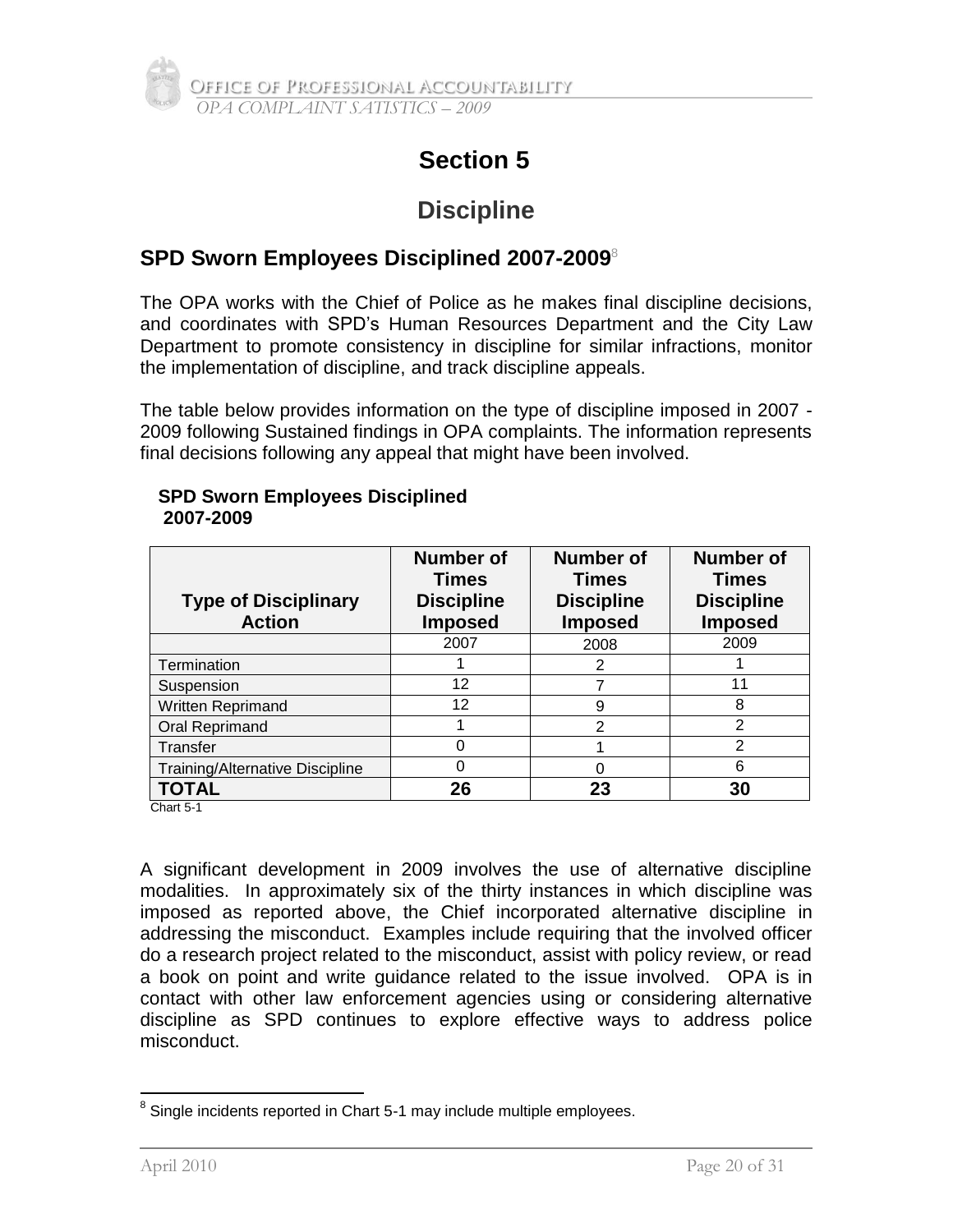

## **Investigative Timelines**

In addition to assuring that investigations are conducted fairly and thoroughly, OPA strives to complete investigations expeditiously. The many levels of review built into OPA's system ensure checks and balances, but add significant time to the basic evidence gathering stage commonly associated with investigations.

Because OPA originally only focused on the time involved with evidence gathering (i.e., the work of the OPA-IS Sergeant/Investigators), beginning in 2008 OPA started studying the entire "birth to death" time required by the process. Last year, it took on average approximately 173 days from intake to case closure to complete an OPA case.<sup>9</sup> In 2009, based on a sampling of a quarter of the cases closed, the "birth to death" processing figure dropped to an average of 159 days.<sup>10</sup> Given that more cases were closed in 2009 (198 as compared to 144 in 2008), the drop in average processing time appears even more significant.

In an effort to improve efficiency in case processing, in late 2009 a second Lieutenant was added to OPA-IS while the OPA-IS Captain was reassigned to oversee SPD Ethics. This change allows for more one-on-one contact by the Lieutenants with OPA-IS investigators and should reduce the amount of administrative review time involved with case processing as one level of review (the Captain's) is removed. OPA will continue to study the discrete steps involved with investigations to look for other ways to address timeline concerns.

SMC 3.28.812 provides that the OPA Director make a written explanation to the Mayor and City Council if no discipline results from an OPA complaint because an investigation time limit was exceeded, with a summary to be included in OPA reports. Since first addressing this issue in the 2008 OPA Complaint Statistics Report (published March 2009), the Director subsequently reported two cases in which timeline related grievances were filed. In both cases, the OPA completed its investigation in a timely manner but arguments were raised that notice of the Chief's proposed findings and discipline was not issued within contractual time limits. The grievances ultimately were settled changing the Sustained findings to Supervisory Interventions. Steps have been taken by the Department to assure that discipline notices are issued within contractual time limits.

 $9$  Criminal and other procedurally complex cases were excluded from the samples reported.

<sup>&</sup>lt;sup>10</sup> An effort was begun last year to better track by computer the discrete steps involved with case processing. Due to the loss of personnel in OPA, this project was stalled. Case sampling will continue to be used to analyze the process until resources can be devoted to upgrading the computerized tracking system.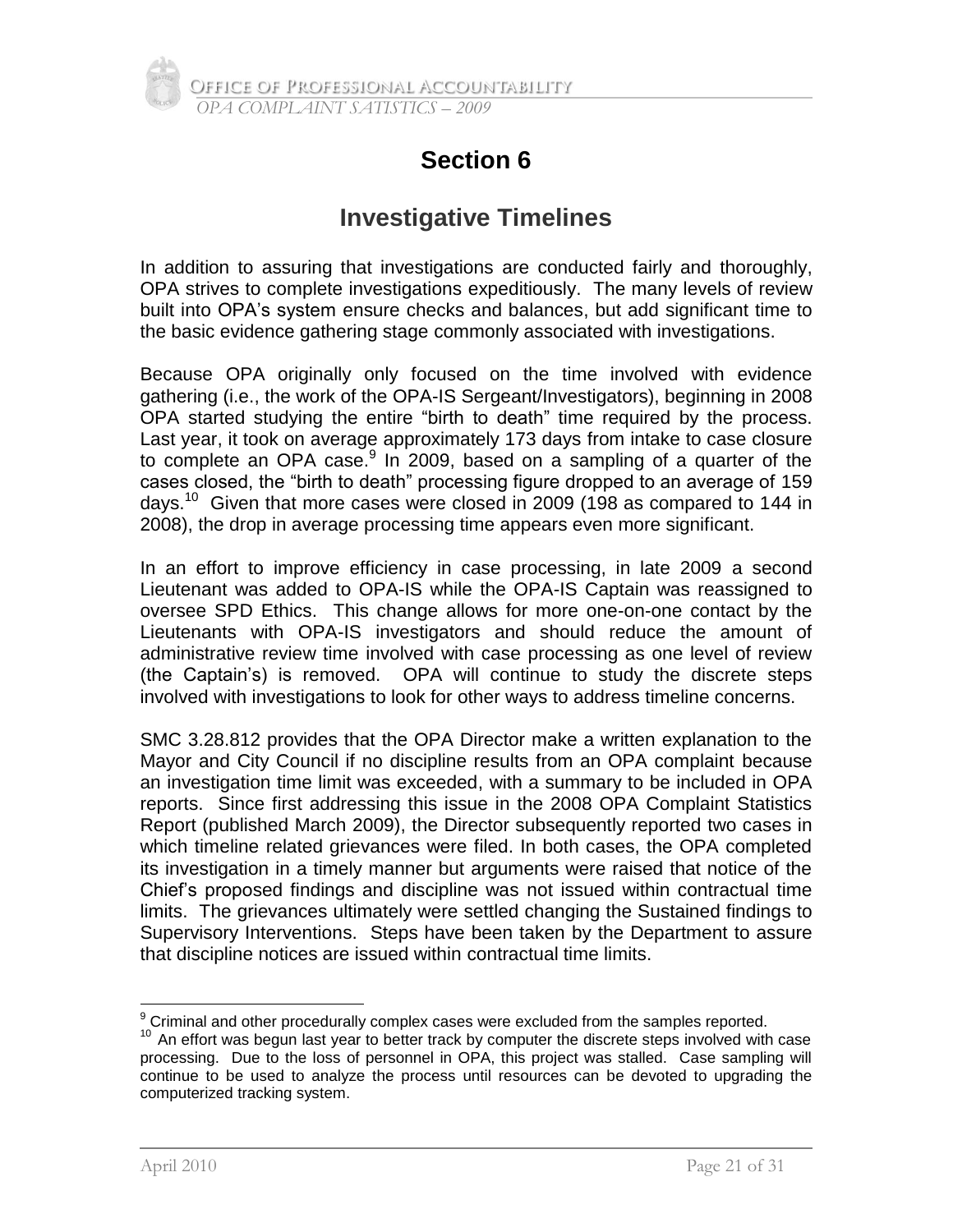## **Officer Specific Information**

## **A. Complaints per Officer**

As in previous years, the majority of SPD officers had no OPA complaints. This figure went from approximately 80% in 2007 and 2008 to 85% of officers with no complaints in 2009. Of those who did receive a complaint, 25 out of approximately 1300 sworn officers received two complaints in 2009, up from 17 with two complaints in 2008. Only 5 officers (down from 12 in 2008) received three or more complaints in 2009.

Chart 7-1 summarizes information on the number of officers with single and multiple IS and LI complaints for 2007 through 2009.

| <b>Officer Complaint</b><br>Category        | <b>Number of</b><br>Officers in<br>2007 | <b>Number of</b><br><b>Officers in</b><br>2008 | <b>Number of</b><br><b>Officers in</b><br>2009 |
|---------------------------------------------|-----------------------------------------|------------------------------------------------|------------------------------------------------|
| Officers with two complaints                | 29                                      | 17                                             | 25                                             |
| Officers with three or more<br>complaints   | 9                                       | 12                                             | 5                                              |
| <b>Total Employees</b><br>$Q_1 + Q_2 + Q_3$ | 38                                      | 29                                             | 30                                             |

#### **Officers with Multiple Complaints**

Chart 7-1

#### **Using Strength Average @ 1300 officers**

| 2007                                                                                                                                                                                                      | 2008                                                                                                                                                                               | 2009                                                                                                                                                                   |
|-----------------------------------------------------------------------------------------------------------------------------------------------------------------------------------------------------------|------------------------------------------------------------------------------------------------------------------------------------------------------------------------------------|------------------------------------------------------------------------------------------------------------------------------------------------------------------------|
| 79.8% of officers had<br>no complaints<br>17.2% had 1<br>complaint<br>2.2% had 2 complaints<br>$\bullet$<br>$\bullet$ < 1% had 3 complaints<br>(no employee had<br>more than three<br>complaints in 2007) | 79.6% of officers had<br>$\bullet$<br>no complaints<br>18% had 1 complaint<br>$\bullet$<br>1.3 % had 2<br>$\bullet$<br>complaints<br>< 1% had 3 or more<br>$\bullet$<br>complaints | 85.2% of officers had<br>no complaints<br>12.5% had 1<br>$\bullet$<br>complaint<br>1.9% had 2 complaints<br>$\bullet$<br>< 1% had 3 or more<br>$\bullet$<br>complaints |

Chart 7-2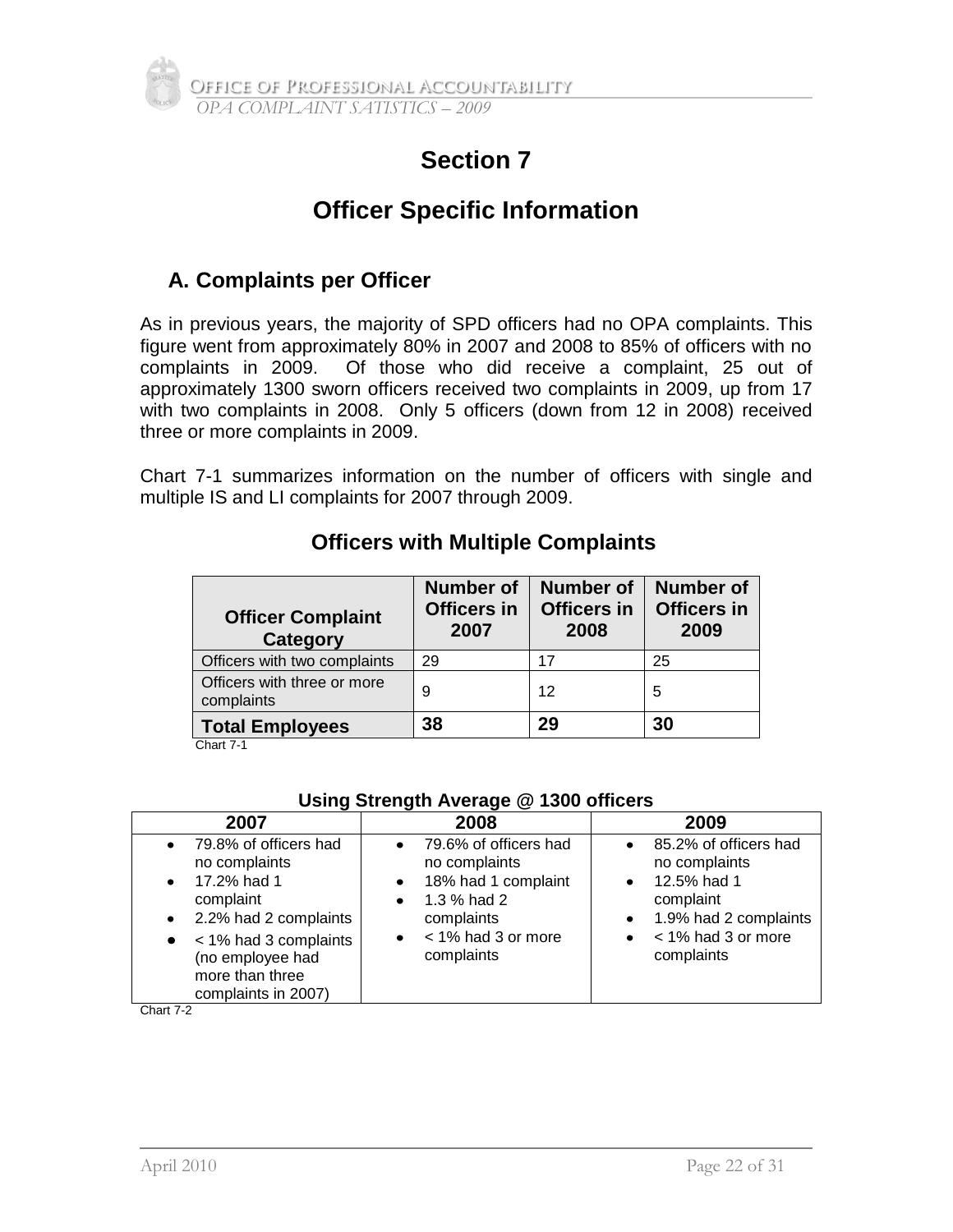

#### **B. Use of Force Complaints per Officer**

The number of officers receiving one Use of Force complaint increased steadily between 2004 and 2007, and has steadily dropped since that time.

Chart 7-3 notes the number of officers with single and multiple use of force complaints investigated as an LI or by OPA-IS for 2007 through 2009.

| <b>Officer Complaint Category</b>                      | <b>Number</b><br>Οf<br><b>Officers</b><br>in 2007 | <b>Number</b><br>Οf<br><b>Officers</b><br>in 2008 | <b>Number</b><br><b>of</b><br><b>Officers</b><br>in 2009 |
|--------------------------------------------------------|---------------------------------------------------|---------------------------------------------------|----------------------------------------------------------|
| Officers with one use of force<br>complaint            | 111                                               | 98                                                | 72                                                       |
| Officers with two use of force<br>complaints           | 11                                                | 7                                                 | 5                                                        |
| Officers with three or more use of<br>force complaints | $\overline{2}$                                    | $\overline{7}$                                    | 2                                                        |
| <b>Total Employees</b>                                 | 124                                               | 112                                               | 79                                                       |

Chart 7-3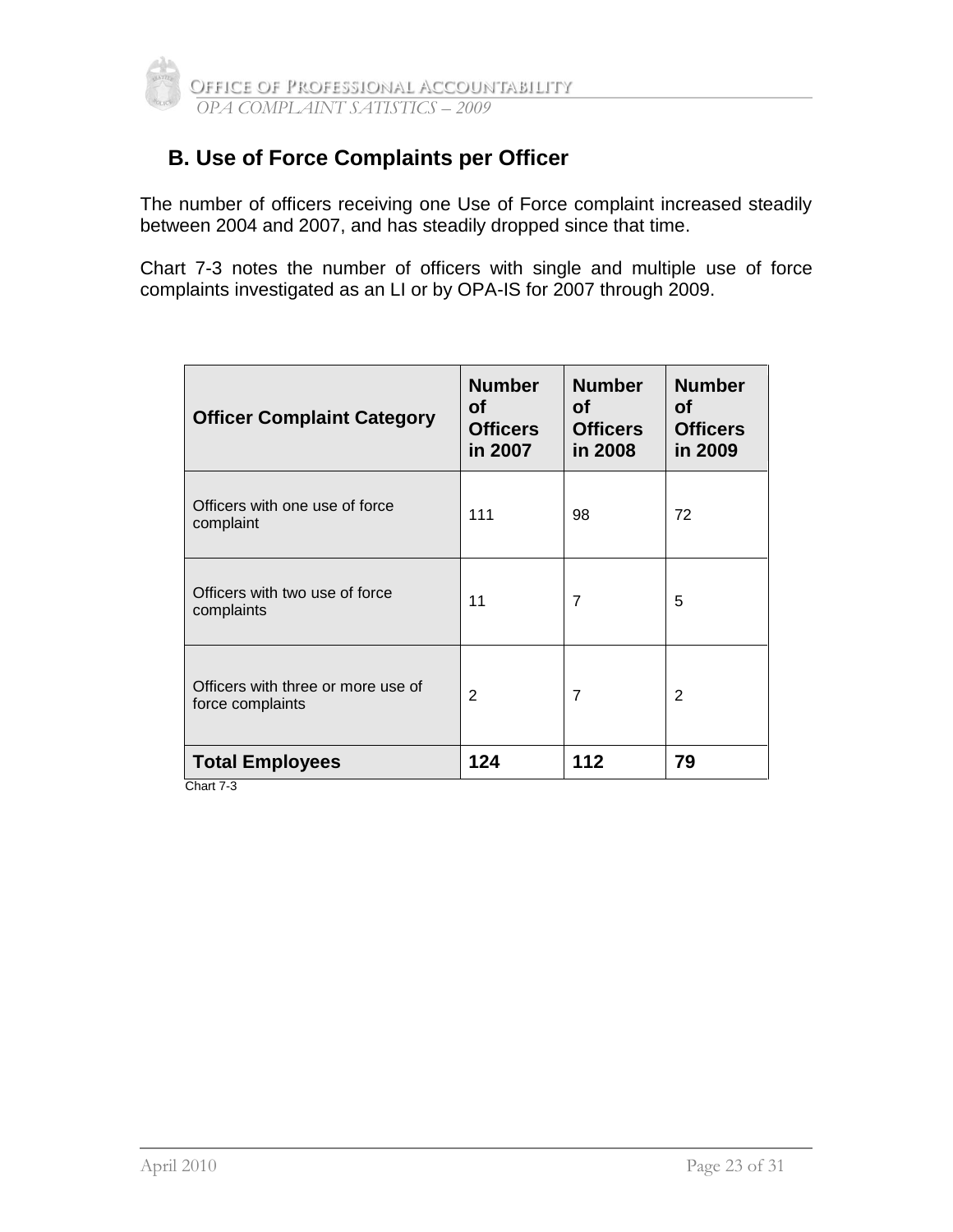#### **C. Race/Ethnicity and Gender Data for Named Employees**

Chart 7-4 provides race/ethnicity and gender data for employees named in 2009 OPA complaints.<sup>11</sup> The breakdown is relatively consistent with that reported in 2008.

| <b>Race/Ethnicity</b>          | <b>Gender</b> | # of<br><b>Allegations</b> | Total # of<br><b>SPD</b><br><b>Employees</b> |
|--------------------------------|---------------|----------------------------|----------------------------------------------|
| American Indian/Alaskan Native | М             | 13                         | 25                                           |
|                                | F             | 0                          | 12                                           |
| Asian/Pacific Islander         | М             | 42                         | 131                                          |
|                                | F             | 9                          | 59                                           |
| <b>Black</b>                   | M             | 58                         | 124                                          |
|                                | F             | 5                          | 46                                           |
| Hispanic                       | M             | 26                         | 68                                           |
|                                | F             | 6                          | 14                                           |
| White                          | М             | 347                        | 988                                          |
|                                | F             | 77                         | 392                                          |
| Unknown/Not Specified          |               | 72                         |                                              |

Chart 7-4

 $11$  The data presented in charts 7-4 and 7-5 provide information about the SPD employees named in complaints in 2009 where such information is available. Since the majority of contacts with OPA are resolved at intake, i.e. classified as Contact Logs, background information about employees involved in these contacts is not recorded. Thus, the information represents complaints classified as PIR, SR, LI or OPA-IS.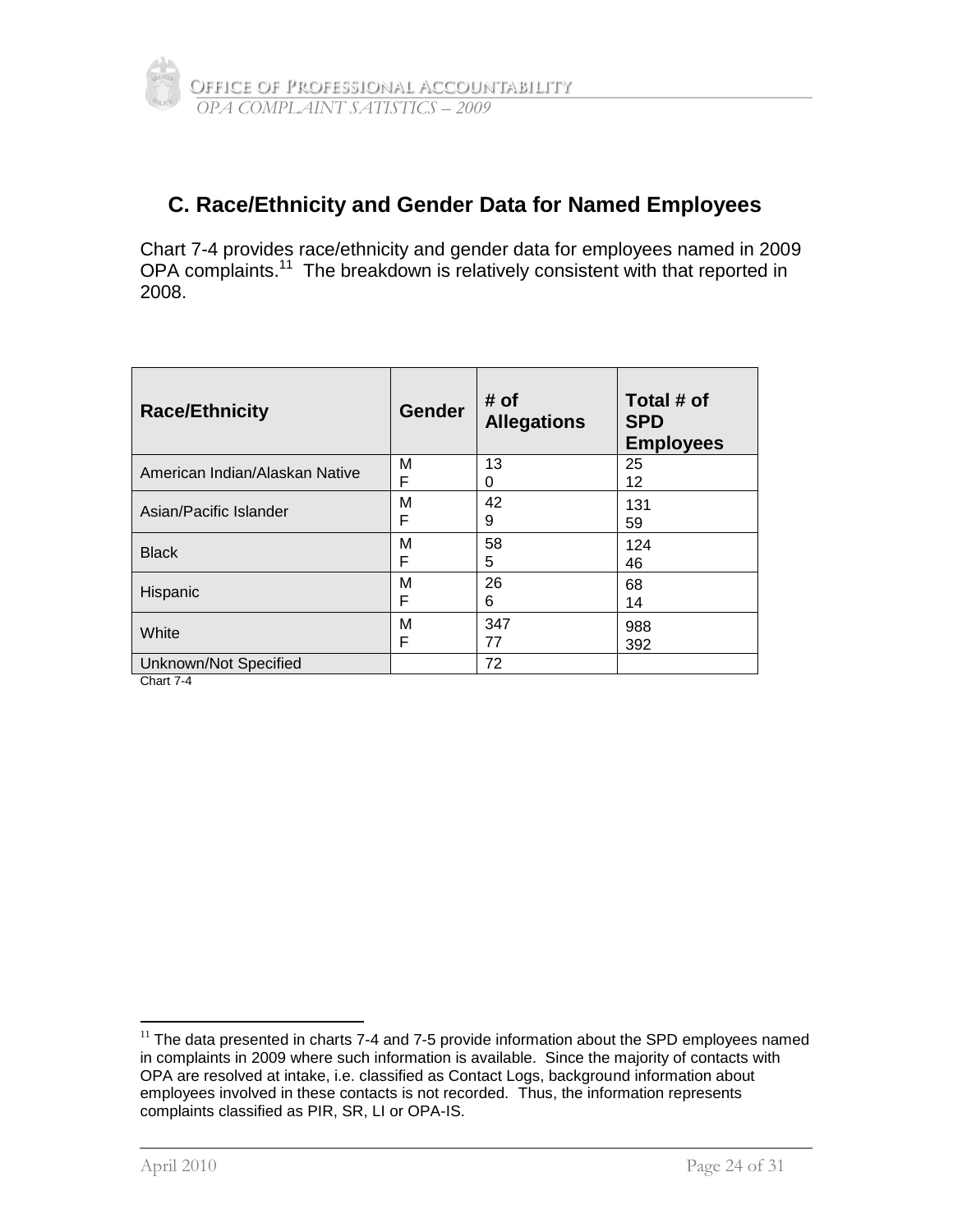

#### **D. Named Employees by Rank**

Chart 7-5 is a breakout by rank of employees named in 2009 complaints. The total number of employees is larger than the number of complaints because a single complaint can name more than one employee. The number of Officers receiving complaints declined in 2009, there was a slight increase in the number of Detectives named, and other ranks were relatively the same.

| <b>Rank</b>                | <b>Number</b> | % of Total<br><b>Named</b><br><b>Employees</b><br>$N = 673$ | % of Total<br><b>Named</b><br><b>Employees vs.</b><br><b>Complaints</b><br>$N = 516$ |
|----------------------------|---------------|-------------------------------------------------------------|--------------------------------------------------------------------------------------|
| Captain                    | 1             | .15%                                                        | .19%                                                                                 |
| Sergeant                   | 7             | 1.04%                                                       | 1.36%                                                                                |
| Detective                  | 15            | 2.23%                                                       | 2.9%                                                                                 |
| Officer                    | 138           | 20.5%                                                       | 26.74%                                                                               |
| <b>Parking Enforcement</b> | 17            | 2.53%                                                       | 3.29%                                                                                |
| Civilian                   | 7             | 1.04%                                                       | 1.36%                                                                                |
| <b>Unknown Employee</b>    | 488           | 72.51%                                                      | 94.57%                                                                               |
| <b>Total</b><br>Chart 7-5  | 673           |                                                             |                                                                                      |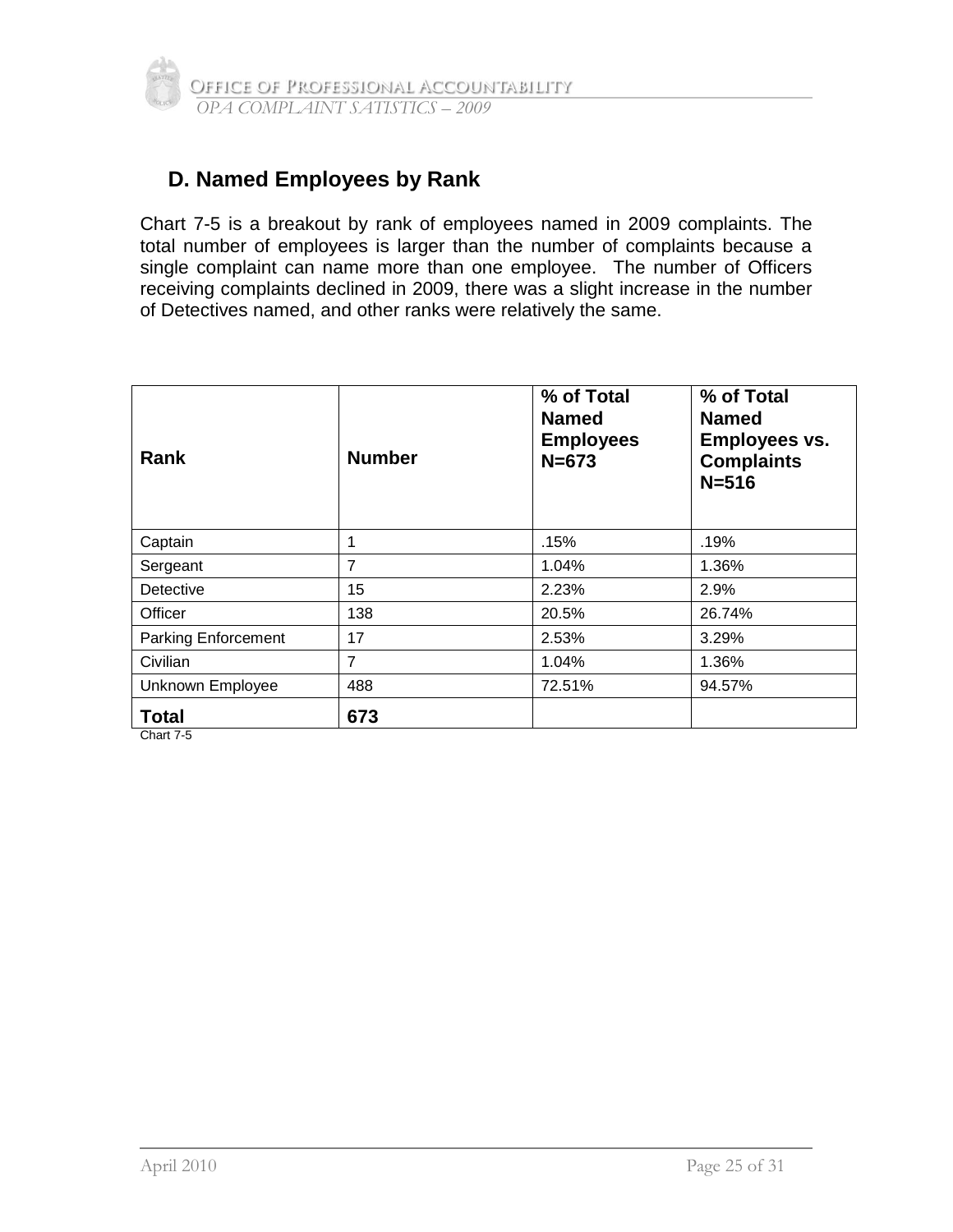

## **E. Complaints by Precinct**

The data presented in Charts 7-6 and 7-7 break out complaints by precinct where they were initiated.<sup>12</sup> The West Precinct has more complaints relative to other precincts, which is likely explained by the fact that the West Precinct covers downtown Seattle and other areas generating more police activity. The West, North and Southwest Precincts experienced an up-tick in complaints in 2009. The East Precinct had fewer complaints in 2009 compared to 2008 while the South Precinct's numbers remained the same. Precinct commanders receive regular feedback from OPA about complaints received concerning their areas of command, both during the investigation process and through summary reports.

| <b>Complaints by</b><br><b>Precinct</b> | <b>East</b> | <b>North</b>   | <b>South</b> | <b>SW</b> | <b>West</b> | <b>Other</b> | Total |
|-----------------------------------------|-------------|----------------|--------------|-----------|-------------|--------------|-------|
| IS Investigation                        | 15          | 24             | 25           | 7         | 57          | 17           | 145   |
| Line Investigation                      | 3           | $\overline{4}$ | 1            | 4         | 8           | 0            | 20    |
| Supervisory<br>Referral                 | 9           | 20             | 11           | 12        | 35          | 3            | 90    |
| <b>Total</b>                            | 27          | 48             | 37           | 23        | 100         | 20           | 255   |

**2009**

Chart 7-6

#### **2008**

| <b>Complaints by</b><br><b>Precinct</b> | <b>East</b> | <b>North</b> | <b>South</b> | <b>SW</b> | <b>West</b> | <b>Other</b> | <b>Total</b> |
|-----------------------------------------|-------------|--------------|--------------|-----------|-------------|--------------|--------------|
| IS Investigation                        | 25          | 20           | 27           | 8         | 56          | 21           | 157          |
| Line Investigation                      | 7           | 5            | 1            |           | 4           | 0            | 18           |
| Supervisory<br>Referral                 | 10          | 13           | 9            | 7         | 27          | 5            | 71           |
| <b>Total</b>                            | 42          | 38           | 37           | 16        | 87          | 26           | 246          |

Chart 7-7

 $12$  The complaints reported only include cases classified for Supervisory Referral or Line Investigation and those handled by OPA-IS.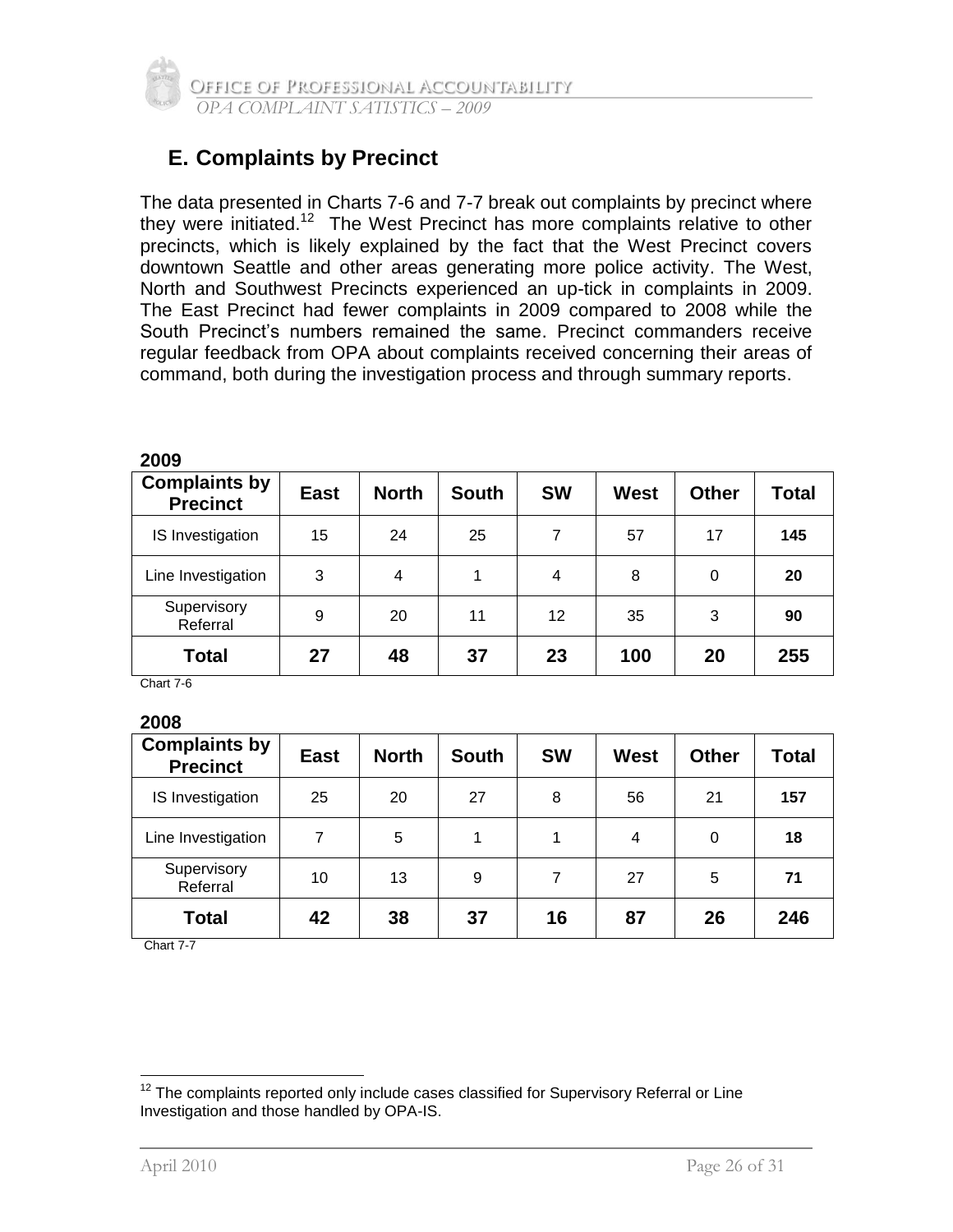

#### **F. Commendations**

OPA receives employee commendations through the OPA website, by e-mail and letter, and over the telephone. In 2009 there were 111 commendations recognizing 103 individual SPD employees, and another 8 commendations naming precincts and the Department as a whole.

In November of 2009 there was an overwhelming response from community members expressing their condolences and support to the Department for the untimely death of Officer Timothy Brenton. Again in December of 2009, Officer Benjamin Kelly and the Department received an out-pouring of support for Officer Kelly's quick and decisive action in difficult circumstances when he encountered the suspect in the death of four Lakewood Police Department officers. Many people thanked the Department for the hard work and dedication given to the community.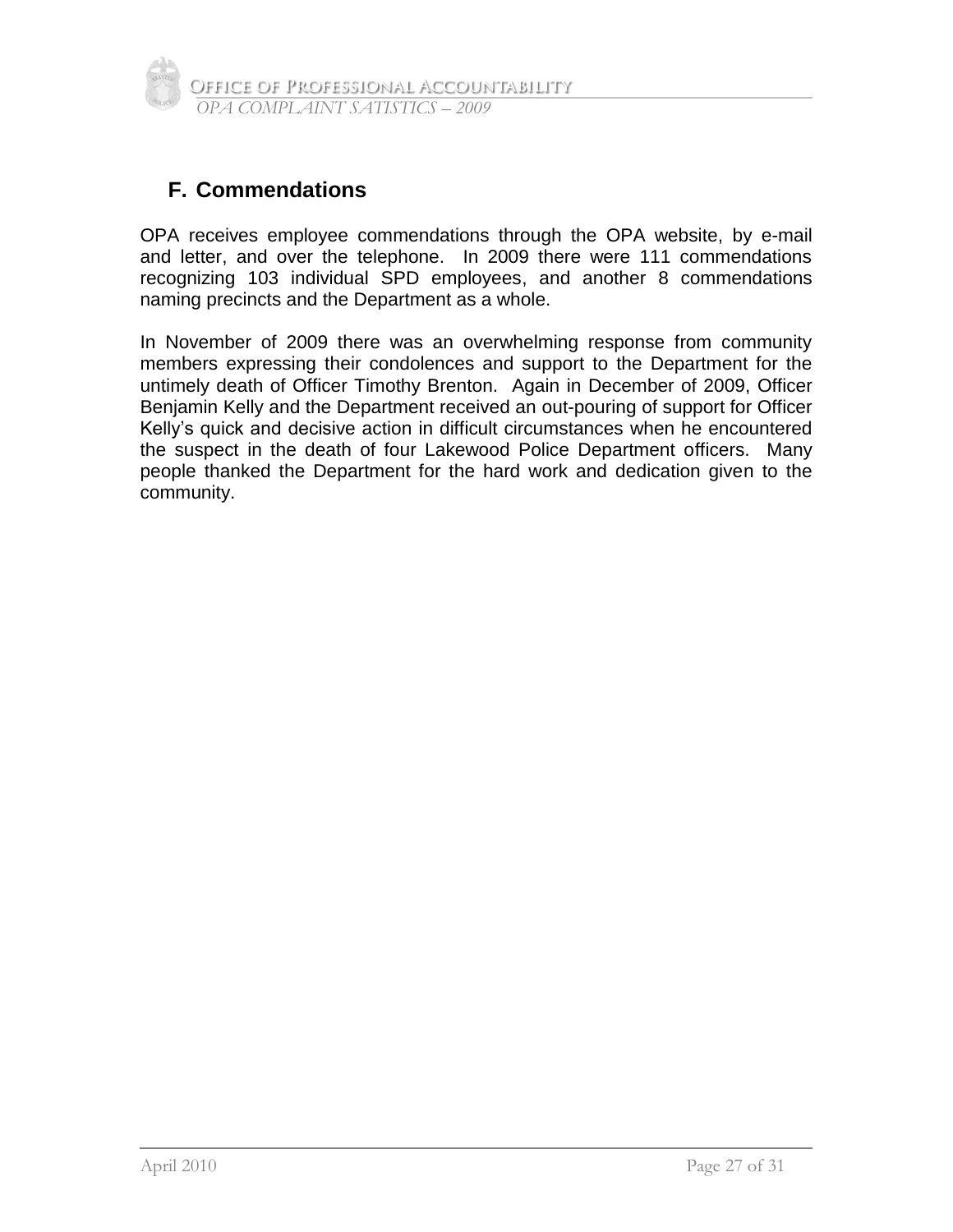## **Complainant Specific Information**

#### **Race/Ethnicity and Gender Data for Complainants**

The data presented in Chart 8-1 represents complainant information for 2009 where known; race/ethnicity and gender information is sometimes not made available by the complainant or is not sought by OPA. Since the majority of contacts with OPA are resolved at intake (Contact Logs), it often is not easy to determine the race/ethnicity or even gender of many complainants. OPA collected data on over half of the complaints other than those resolved at intake, and continues to seek effective ways to collect and record such information.

Chart 8-1 provides race/ethnicity and gender data regarding complainants, where available, for 2009 cases. The average age of complainants was 43 years old.

| <b>Race/Ethnicity</b>          | <b>Gender</b> | <b>Total</b> |
|--------------------------------|---------------|--------------|
| American Indian/Alaskan Native | м             | 2            |
|                                | F             | 0            |
| Asian/Pacific Islander         | M             |              |
|                                | F             | 8            |
| <b>Black</b>                   | M             | 67           |
|                                | F             | 30           |
| Hispanic                       | М             | 4            |
|                                | F             | O            |
|                                | М             | 104          |
| White                          | F             | 60           |
|                                | <b>UNK</b>    |              |
|                                | М             | 79           |
| Unknown/Not Specified          | F             | 70           |
|                                | <b>UNK</b>    | 89           |

Chart 8-1

Compared to data reported in 2008, nearly twice as many complainants were white females in 2009 (36 in 2008 as compared to 60 in 2009). The number of male and female Black complainants was up by 27 (97 in 2009 as compared to 70 in 2008). Other race/ethnicity categories were relatively the same.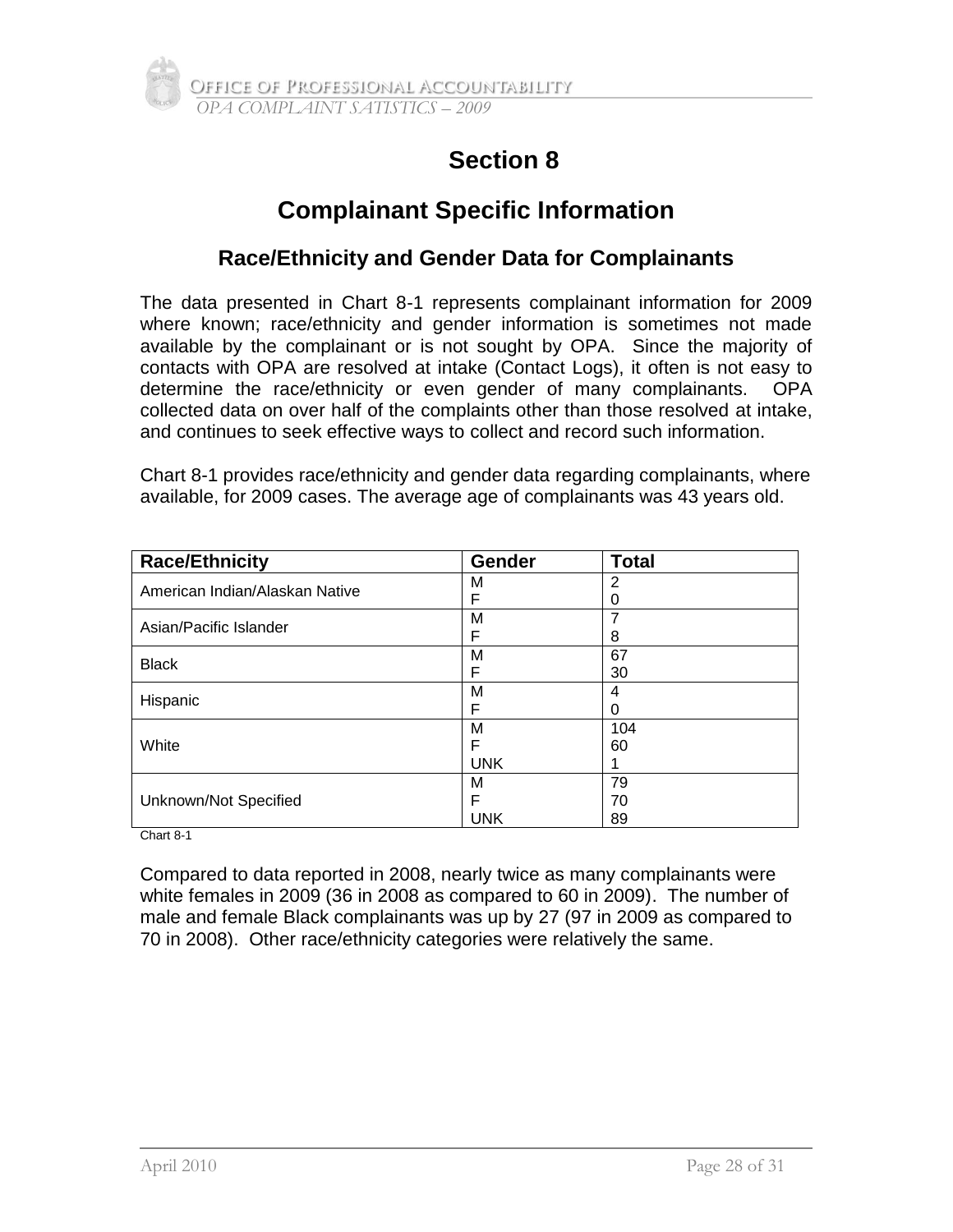

## **Mediation**

Some OPA complainants want to better understand why an officer took a particular approach, or to explain their own conduct, rather than have an incident investigated. OPA's Mediation Program offers officers and citizens a chance to clear up misunderstandings and miscommunication that might have occurred. The process helps citizens learn about the basis for police actions to improve their understanding of law enforcement, the dangers in police work, and the totality of circumstances involved for the officer. At the same time, mediation offers an opportunity for officers to learn more about the effect their words, behaviors, and actions can have on the public, and some may learn new communication tools.

When OPA first began its Mediation Program in late 2005, Ret. Judge Terrance Carroll and other judges and staff from Judicial Dispute Resolution graciously volunteered their time and resources to resolving OPA complaints. In 2008, OPA identified a group of other local professional mediators to train in handling these issues and also began providing a small stipend for services provided.

Shortly after bringing on the expanded pool of mediators in 2009, the OPA position that administratively supported the Mediation Program was abrogated as Seattle addressed budget shortfalls. After a transition period, however, the program is back on track and cases are being referred for mediation now at a rate equal to or higher than before.

|                                                     | 2007 | 2008 | 2009      |
|-----------------------------------------------------|------|------|-----------|
| <b>TOTAL CASES SELECTED</b><br><b>FOR MEDIATION</b> | 37   | 59   | 31        |
| <b>Completed Mediation Cases</b>                    | 17   | 15   | $10^{13}$ |
| Resolved during convening process                   | 4    | 6    |           |
| <b>TOTAL RESOLVED</b>                               | 21   | 21   | 11        |
| Citizen refused mediation                           | 9    | 12   | 14        |
| Employee refused mediation                          | 6    | 20   | 5         |
| Other                                               |      | 6    |           |
| Chart 9-1                                           |      |      |           |

<sup>&</sup>lt;sup>13</sup> Four other cases were selected for mediation in 2009, involving significant convening efforts, but are not included in the total because the mediations did not occur until 2010.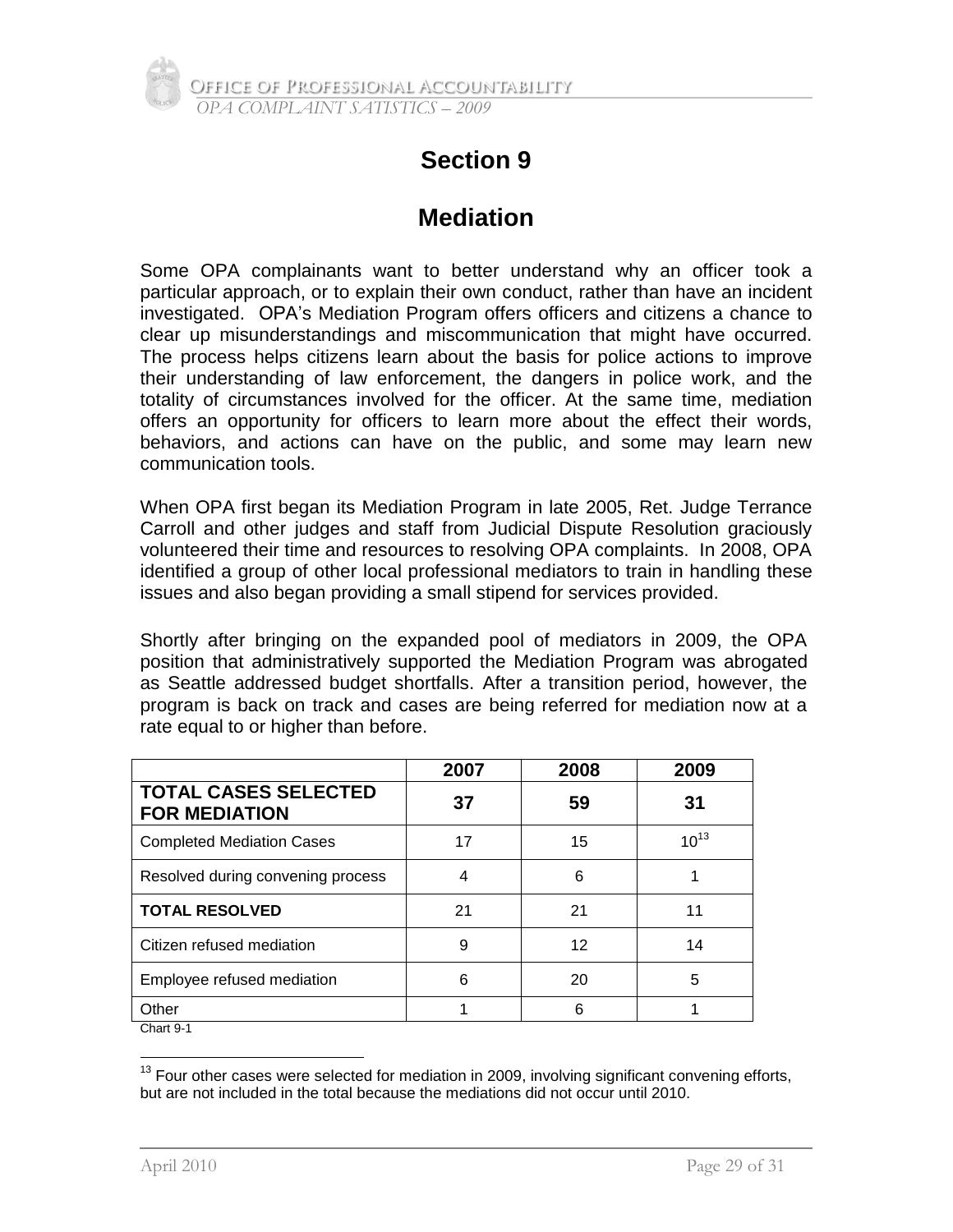

In 2010, OPA is identifying a wider variety of cases for mediation. In his recent report covering the period June – November 2009, the OPA Auditor urged mediation of racial bias claims. Similarly, other complaints involving the most serious misconduct allegations such as unnecessary use of force are now being considered for mediation where the facts indicate that dialogue between the citizen and officer involved might help resolve the matter. Also, though cases are usually selected for mediation at the intake stage, the OPA Director has asked that OPA-IS staff refer appropriate cases for mediation even after an investigation has been initiated. Sometimes it cannot be determined that a case is appropriate for mediation until after the investigator conducts initial interviews and collects other preliminary information.

Both citizens and officers generally report being very satisfied with the mediation process and express appreciation for new insights and perspectives gained. In a 2008 survey of participants, 92% or more of both officers and citizens indicated that they would recommend the mediation process to others. OPA will continue to seek input from participants about ways to improve its program as it looks for means to expand the use of mediation in resolving misconduct complaints.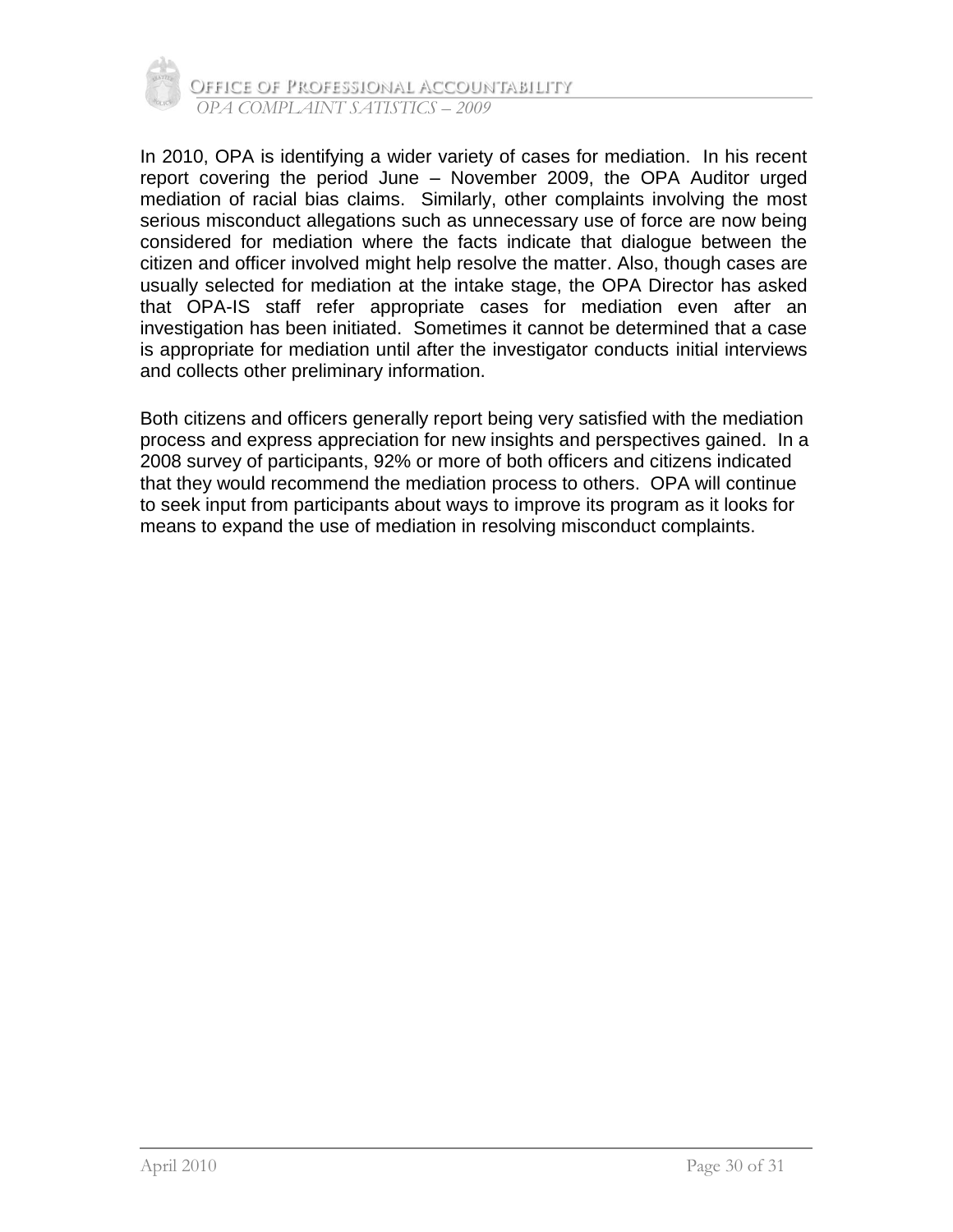

## **Conclusion**

The vast majority of police actions do not involve misconduct and most complaints filed with the OPA are not Sustained. However, OPA strives to ensure for all parties involved that misconduct complaints are investigated fairly, thoroughly, and expeditiously. Employees should be held accountable when misconduct is established, though the Department is committed to exploring alternative discipline in appropriate situations. SPD also is receptive to training recommendations growing out of OPA investigations, whether with individually named employees or on a larger scale.

Accountability and transparency in law enforcement is served by a review of the work involved with complaint processing. Information from the 2009 OPA Complaint Statistics Report will be shared in the Police Department and throughout the Seattle community.